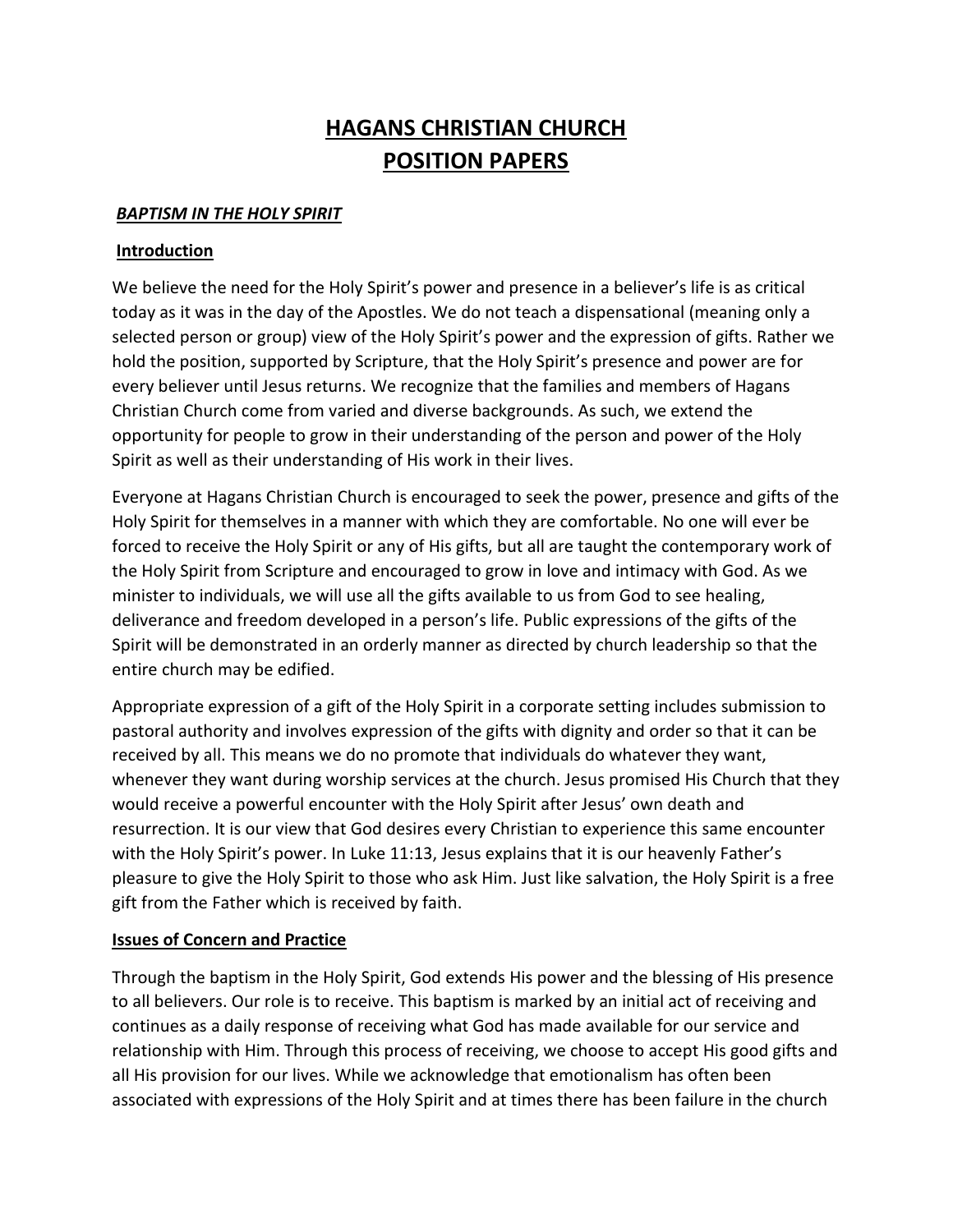universal to properly administrate the manifestations of the Holy Spirit, we do not think these are sufficient reasons to limit the work or expression of the Holy Spirit at Hagans Christian Church.

The Pastors and Elders of Hagans Christian Church are committed to teach biblical truth and uphold a biblical standard of order in our corporate worship while at the same time allowing and encouraging an atmosphere for the Holy Spirit's work among us. We believe this is a better solution to past abuses and excesses in the church related to the Holy Spirit and His gifts. At Hagans, there are opportunities to experience the different ways that God manifests His power as we draw closer to Him. We encourage individuals to seek the nine gifts of the Holy Spirit listed in 1 Corinthians 12:4–11. These gifts are not a reflection of spiritual maturity; they are a response of openness and faith to God. Spiritual maturity combines obedience, faith and character in a process that molds us into the likeness of God.

We believe the gift of tongues has a dual purpose as outlined in the Scriptures. When coupled with the gift of interpretation, it provides encouragement, comfort and exhortation to the congregation of believers. When used in prayer, it also provides personal edification for the believer and heavenly unction for prayer concerns that we lack words to adequately express (1 Corinthians 14). As a prayer force, it adds a new dimension to our partnership with God. One must consider that while in prayer in a corporate setting, if one prays in tongues at a volume that it could be heard by their neighbor who is also praying or sitting near them, then we fall back into the category that one should not speak in tongues unless there is an interpretation to what had just been said.

HCC will hold to the teaching that a person receives the Holy Spirit when they receive Christ according to Ephesians 1:13. However, as demonstrated in numerous accounts throughout the New Testament, a believer must receive the Holy Spirit in a manner that accepts the full measure of His work in order for it to be activated in his life. Many believers have been taught that the Holy Spirit's role in our day and time is to function as the seal of the promise of salvation. This teaching is true and right according to Scriptures, but it is only one aspect of the Holy Spirit's work in the believer's life. Receiving the Holy Spirit after conversion is based on a dawning awareness that His role is more than was understood or explained at conversion. This act of receiving is accepting the broadened biblical role of the Holy Spirit by faith.

## **Major Points and Scriptural References**

The following scriptures refer specifically to the experience of the baptism in the Holy Spirit and are the basis from which we draw our position as stated below.

- Ephesians 1:13
- 1 Corinthians 12:4–11
- Luke 11:13
- Matthew 7:7–11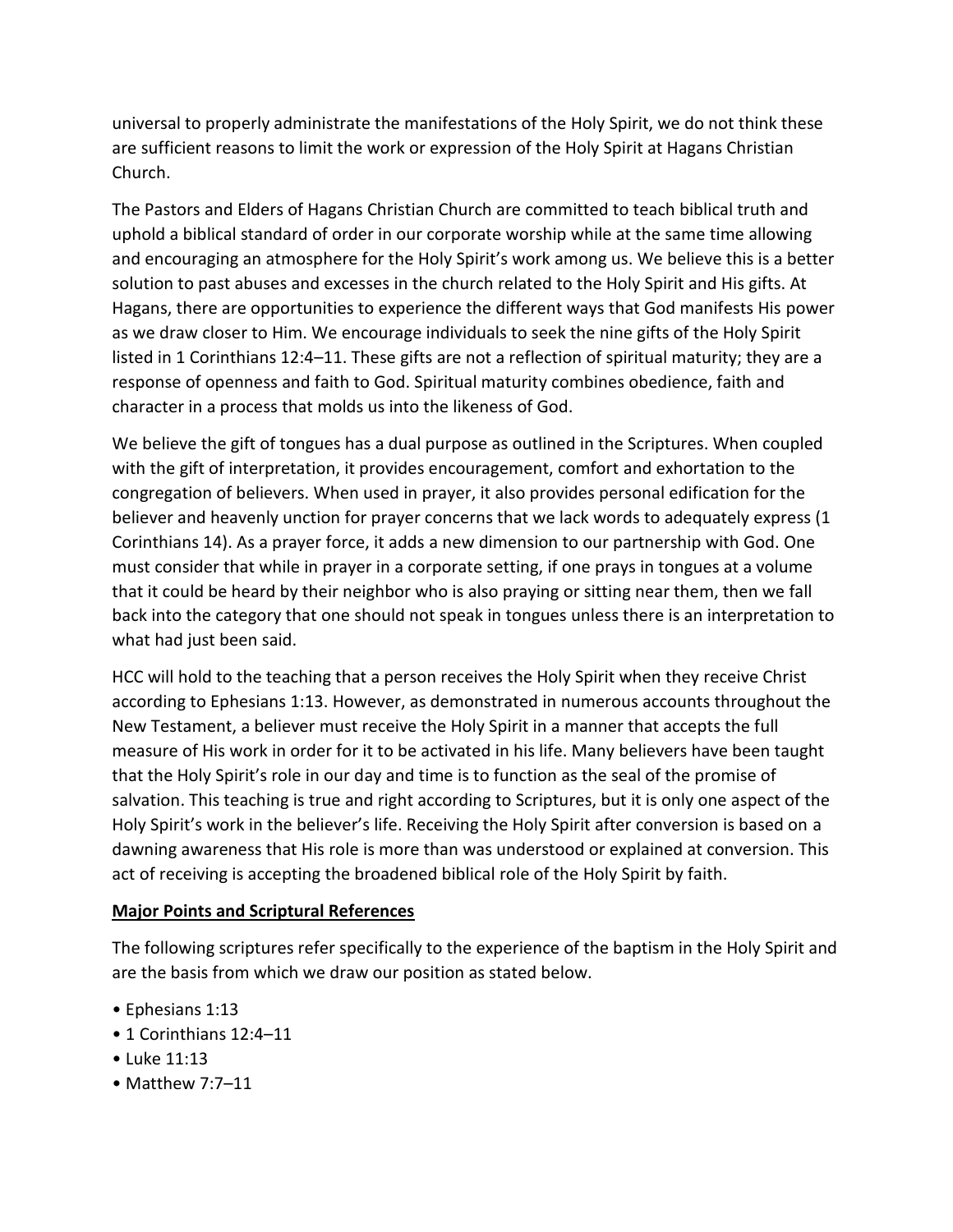- John 1:32–33
- Acts 2:1–4

## **How Do You Receive the Baptism in the Holy Spirit?**

You receive the Holy Spirit by faith based on the truth of Scripture and the desire of your heart to accept the promise of God for yourself. The acceptance of the promise of God's power is by faith—the same faith used to receive Christ as Savior. To receive the Holy Spirit, you simply approach God in an attitude of faith, because according to Luke 11:13, it is His good pleasure to give His Spirit to those who ask.

## **What Can You Expect?**

You can expect things to be different in your life. As demonstrated in Scripture, when a person receives the Holy Spirit, there may be a manifestation associated with the encounter. Some become emotional or express a gift of the Holy Spirit such as tongues, while others notice a change in their insight on Scripture or boldness to witness. While manifestations are not required to receive the Holy Spirit, they are common.

## **What about the Gifts of the Spirit?**

The Holy Spirit brings the experience of the life of Jesus into our lives. The gifts of the Holy Spirit are divided into three categories

(1Corinthians 12:7–11):

- Vocal Gifts—tongues, prophecy and the interpretation of tongues
- Knowledge Gifts—word of knowledge, word of wisdom and the discerning of spirits
- Power Gifts—healing, faith and miracles

All biblical gifts that God's words speaks toward may not be listed entirely within these three categories, however they are found to be in one of these three categories.

The Apostle Paul encouraged us to earnestly desire spiritual gifts in 1 Corinthians 14:1. Although the gifts of the Holy Spirit are available to every person who receives the Holy Spirit, they are only activated by faith. If you do not want to demonstrate a gift, God will not make you. If you desire His gifts but don't understand them completely, He may bypass your mind and give you a gift, but it will always be based on your desire.

## **Resources**

- The Holy Bible (KJV and NKJV)
- . The Holy Spirit Revealed (a sermon series by Robert Morris)
- The Promise of the Father (Cindy Rowley)
- Living the Spirit-Formed Life (Jack Hayford)

## **Conclusion**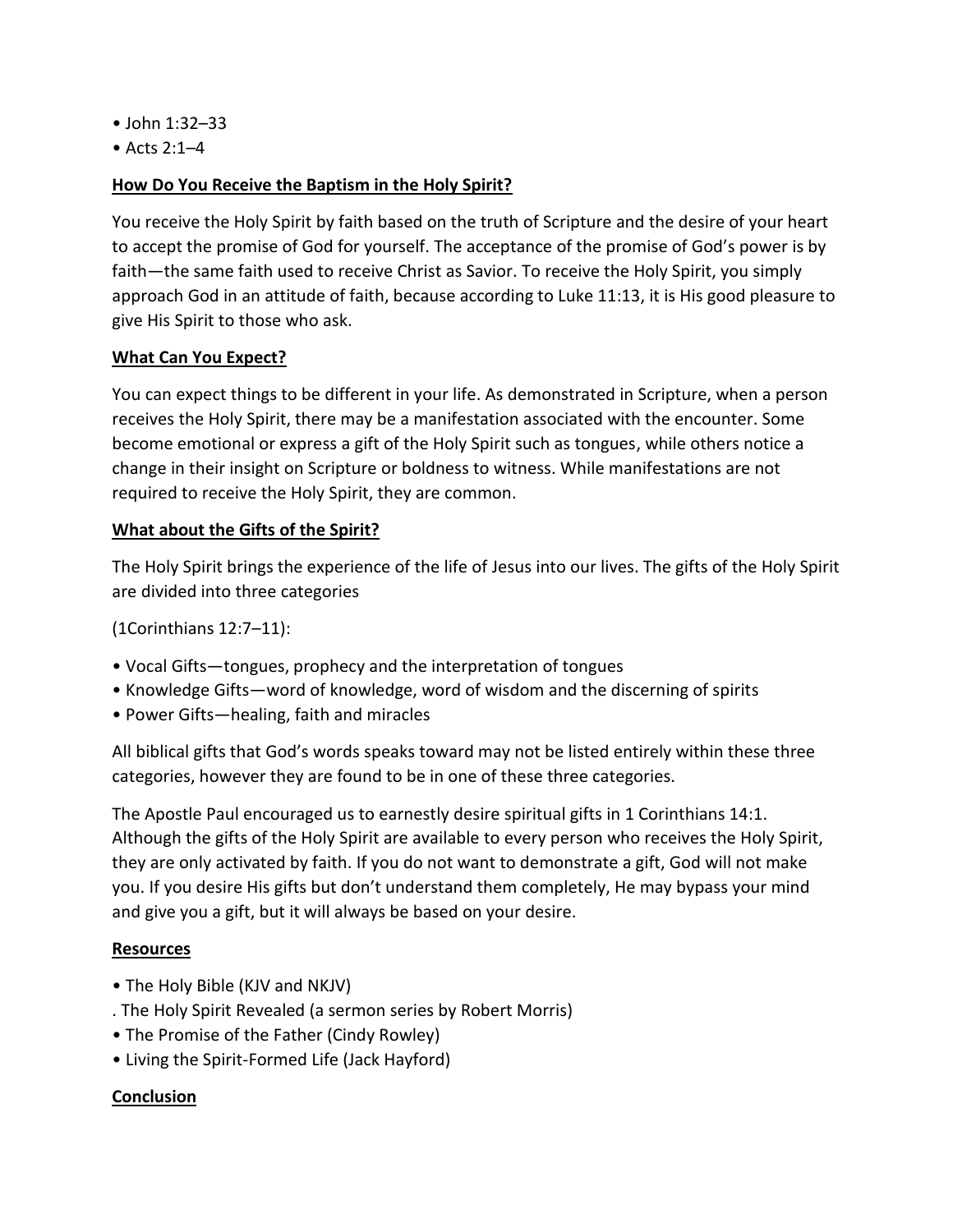God's purpose is for every one of His children to be filled with the same Holy Spirit that empowered Jesus' own life. We cannot reduce this experience to a simple formula. In fact, we are talking about the same power that raised Jesus from the dead. To receive, we simply go to our heavenly Father in an attitude of faith and ask. Jesus is the Baptizer in the Holy Spirit, and He wants to fill His children. Through experiencing the nine gifts and the nine fruits of the Holy Spirit, we can effectively share the love and power of Jesus Christ to many people. We can also find the power to overcome many temptations, trials and tests in this life.

\_\_\_\_\_\_\_\_\_\_\_\_\_\_\_\_\_\_\_\_\_\_\_\_\_\_\_\_\_\_\_\_\_\_\_\_\_\_\_\_\_\_\_\_\_\_\_\_\_\_\_\_\_\_\_\_\_\_\_\_\_\_\_\_\_\_\_\_\_\_

## *CHURCH GOVERNMENT*

## **Introduction**

Hagans Church is committed to building a biblical foundation for church government. Spiritual life is produced when church government and theological correctness are combined with biblical preaching that proclaims the authority of God's Word and the presence of the Holy Spirit. We believe the principles of church government are universal and the scriptural formula for oversight and governance of the local church is relevant in every culture.

## **Issues of Concern and Practice**

Hagans Christian Church practices a Pastor(s) / Elder form of government. Although there are other important positions of leadership for instruction and ministry, it is the Pastor(s) / Elders of the church that has the responsibility to provide visionary direction and spiritual covering for the ministries of the church. There are some basic functions of Pastor(s) Elders:

1. To lead the church by governing the vision of the church and establishing policies which provide philosophical boundaries for church life?

2. To uphold the biblical standards of behavior among church members. This includes enforcing church discipline for factious behavior, unrepentant sin and doctrinal error.

3. To individually demonstrate a model for ministry and godly living to the people as they lead the church.

4. To Shepherd the flock of God in like fashion as a Pastor(s) would, to provide protection and guidance to the sheep in which they shepherd.

5. To equip the saints for the work of the ministry.

6. To teach within sound doctrine, the Holy word of God and to not allow false doctrines to creep into the church.

Hagans Church believes that church policies and philosophies for ministry are best decided when the entire Pastor(s) / Elder team meets together and discusses, debates and prays. Pastor(s) / Elder meetings are held regularly and include discussion about policy decisions that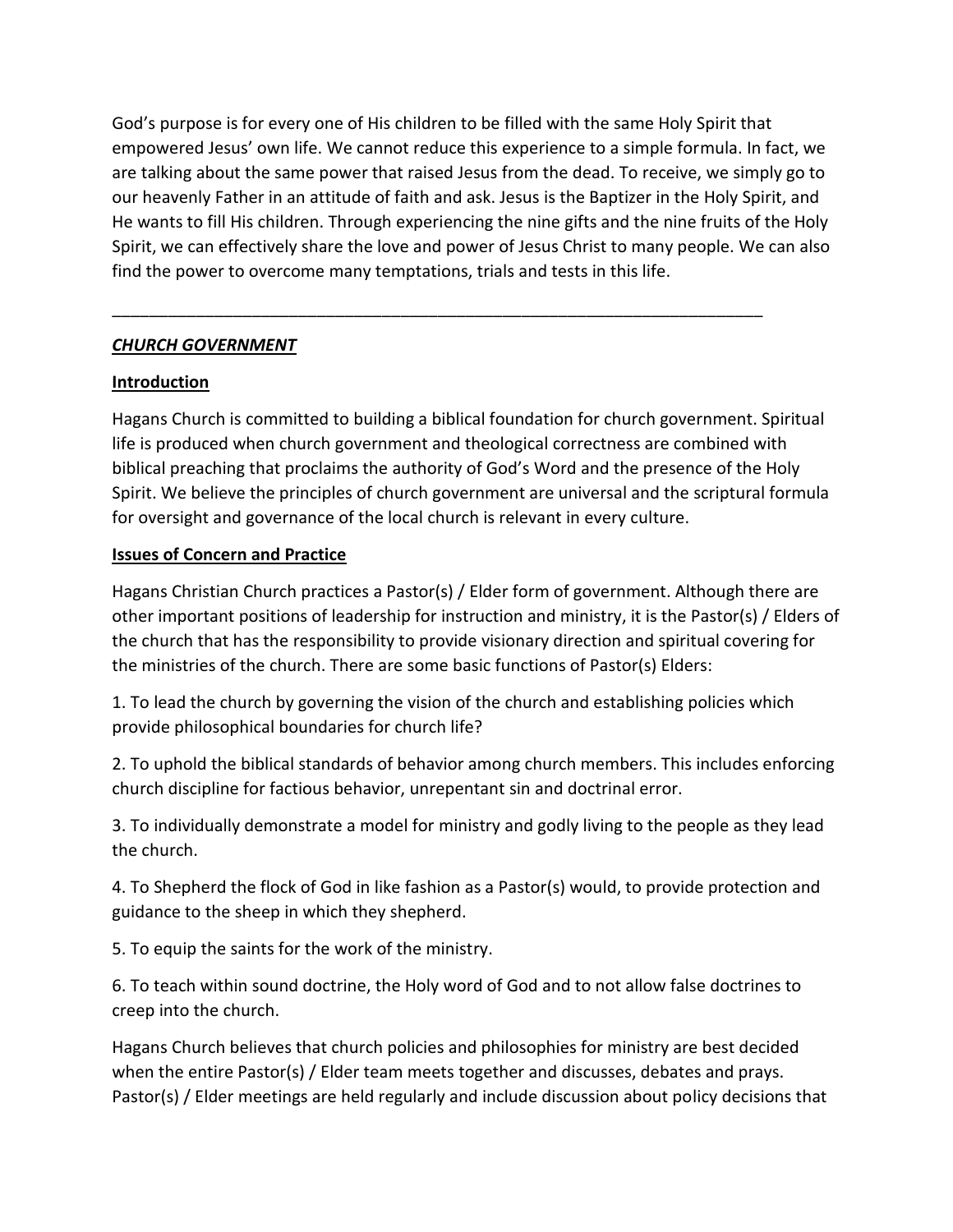affect the congregation as a whole. While the Senior Pastor is the Head Elder and is given special respectful consideration, all the Pastor(s) / Elders have equality relating to input and decision making. Until there is unanimity on an issue, no decision is finalized or acted upon (effective date; May, 2014). As the church grows and new ministries are established, the Pastor(s) / Elders ensure that the ministry remains consistent with the vision of the church and the methods of ministry remain consistent with our principles for ministry.

## **Major Points**

The office of Pastor(s) / Elder is a governmental office with spiritual responsibilities and rewards. We believe that one day Jesus will review each Pastor(s) / Elder's stewardship. Faithful, willing and sacrificial service to the flock of God will result in a heavenly reward. Pastor(s) / Elders should set the standard in every area of life. While perfection is not possible, the Pastor(s) / Elder should take their position seriously and strive to uphold the character qualifications necessary for this office in the church. The Pastor(s) is given the authority to expand the number of Elders as he determines. The current Pastor initially went along with the election process for a long period of time. After prayer, reading God's word and much meditation, the Head Pastor felt that it was more biblically in line with God's will, that the Pastor, would select the board of Elders like Jesus did with his Disciples. The Pastor is the one who stands before God on the day of judgment to give an account to how he stewarded the spiritual leadership of the church (Hebrews 13:7, 17). The Pastor will seek congregational input and confirmation from the church congregation at a special service held at the church when Elder selections are made.

Careful consideration is given when choosing an Elder. The qualifications in 1 Timothy 3 and Titus 1 are used to determine an Elder's ability to minister in the capacity of Elder. Hagans Church will only appoint spiritually mature Elder's (effective date: May, 2014) who are known within the congregation and have served faithfully in the ministries of the church for a season of time. An Elder must also be gifted governmentally, which is reflected through the following qualities.

## **The Elder candidate should: (also see By-Laws for Elder Responsibilities)**

1. Enjoy overseeing the church and desire the office of Elder.

2. Have the disposition of a servant and have a distinct love for people.

3. Have an enthusiasm for every ministry of the church and not have a strong bias towards particular areas.

4. Understand and respect the authority structure of the church.

5. Be able to make decisions and maintain their resolve even in the face of intense and sometimes critical opposition.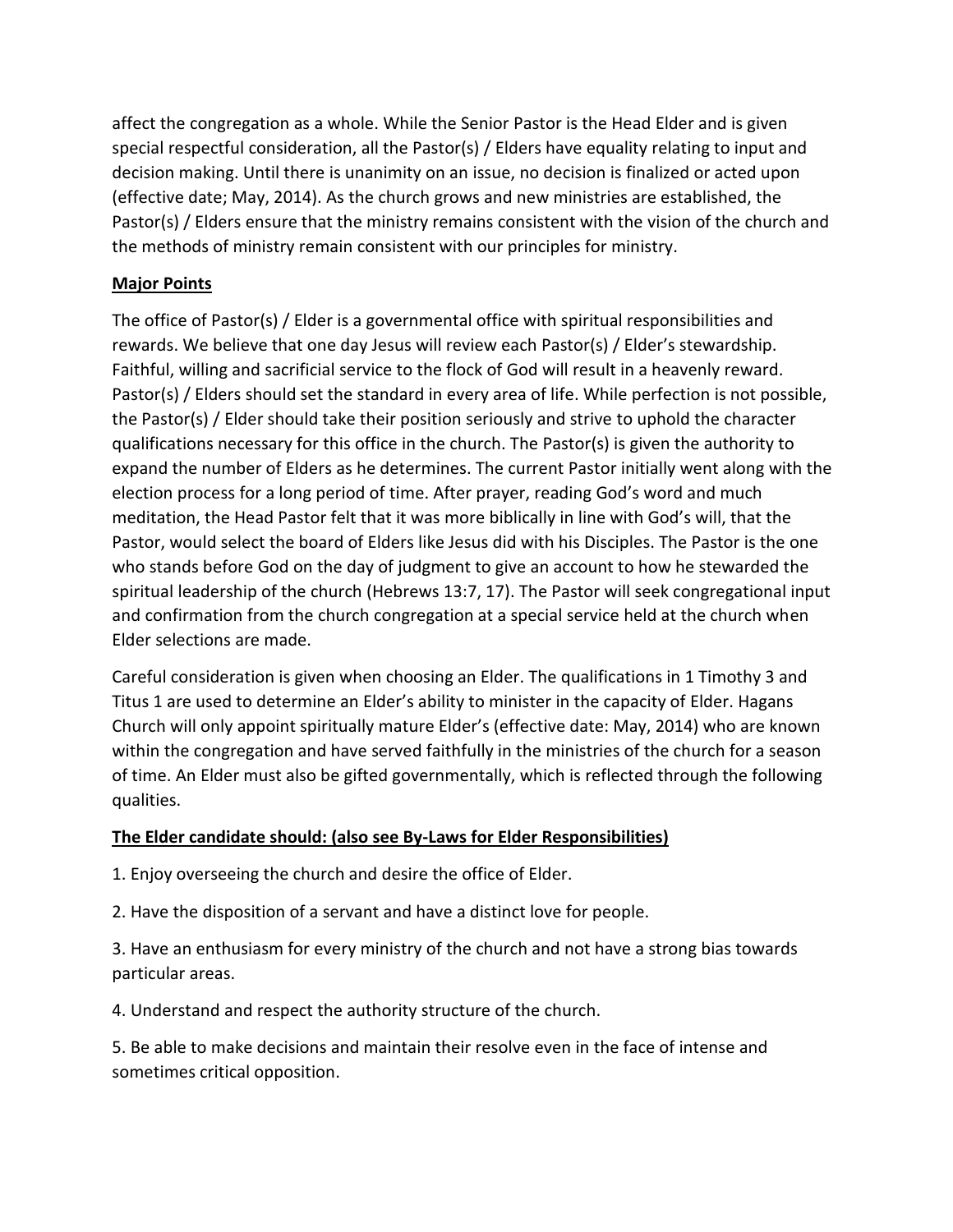6. Be filled with faith for the future and not be overwhelmed by the size of the vision that God has for the church.

7. Runs their own household well, having showed a good role model in their home. This following after the traditional model of marriage between a man and a women type of home environment.

8. Support and be able and willing to defend the Eldership publicly and privately.

The Elder role and scope of service:

• Hagans Church believes the Senior Pastor should be the Head Elder of the Eldership and should set the agenda for each meeting.

• Decisions are made by the Elders after extensive discussion and prayer and with complete unanimity. Debate is common and differing opinions are welcomed. Every effort is made by each Elder to operate in unity with one another.

• In the event that the Elders of Hagans Church reach an impasse with a decision, the Elders will search out a board of Deacons for a resolution on the case in point.

• The Elders and Pastor(s) have the authority to appoint new Elders as deemed necessary. When new Elders are appointed, the congregation will be notified, and a confirmation service will be conducted before the church body.

- Elders are appointed for life unless:
- 1. They resign for personal reasons.

2. They are disqualified by sin or a failure to meet the biblical standards of the office.

3. They leave Hagans Christian Church.

## **Scriptural References**

- 1 Timothy 3:1–7
- Titus 1:5–9
- 1 Peter 5:1–4
- James 5:14–15

## **Church Discipline**

Hagans Church also believes a primary responsibility of leadership is to model and maintain a standard of biblical behavior in the local church. We believe the Lord has given the Pastor(s) / Elders the responsibility to provide spiritual oversight for those who join the church. His command in 1 Peter 5:1 to "shepherd the flock of God" is something we take seriously. Although we do not believe God has given the Pastor(s) / Elders absolute responsibility or authority in an individual's life, we believe there are three specific areas in which we are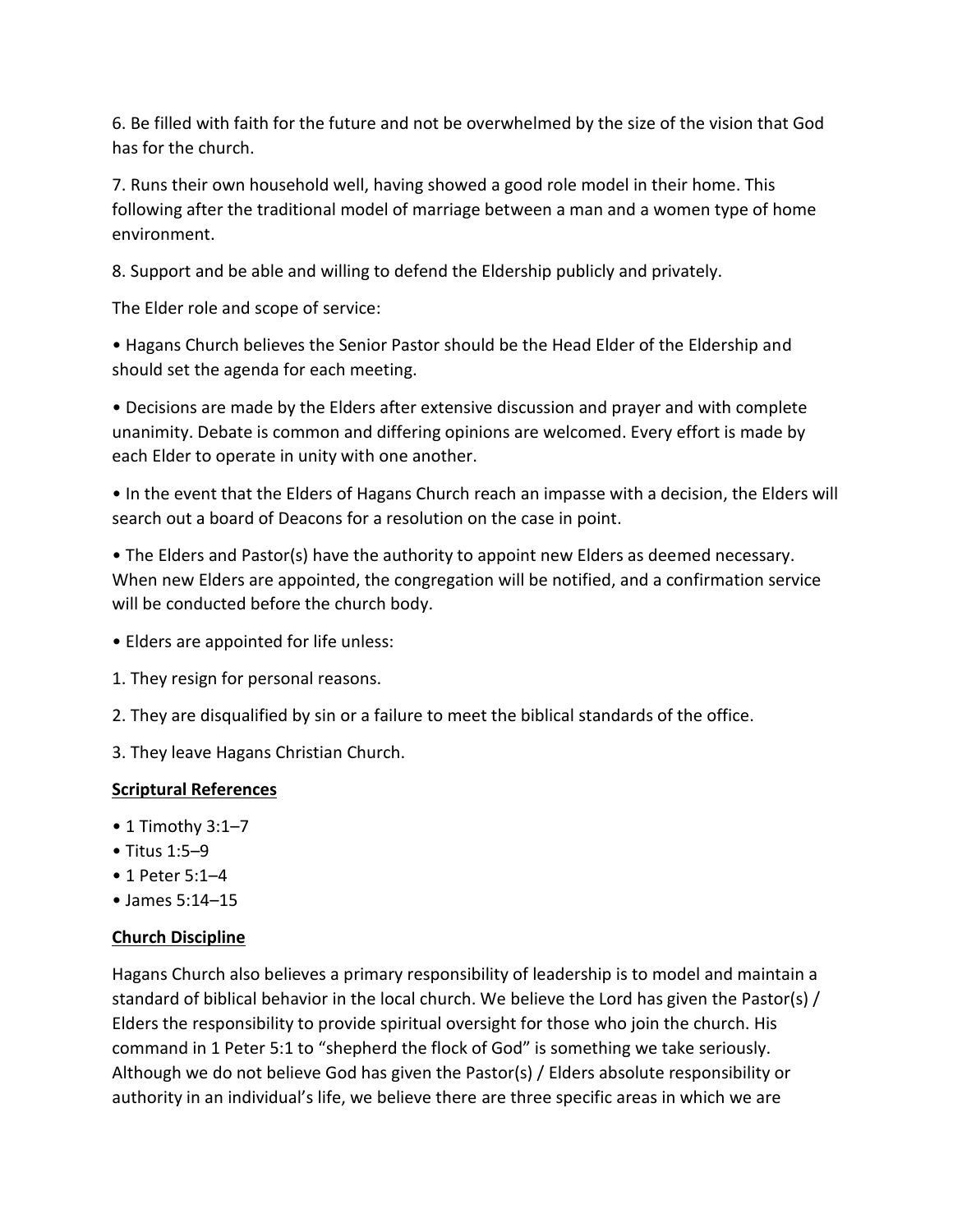responsible to give spiritual oversight. Because we believe we are responsible before God to provide this spiritual oversight, we will confront our members on their behavior in these areas. If the situation is not subsequently resolved in a satisfactory fashion, a formal process of church discipline will be initiated. The areas of spiritual oversight are as follows:

## **• Open and blatant sin**

It is actually reported that there is sexual immorality among you, and such sexual immorality as is not even named among the Gentiles—that a man has his father's wife! And you are puffed up, and have not rather mourned, that he who had done this deed might be taken away from among you.

1 Corinthians 5:1–2

## **• Issues involving doctrinal error**

But there were also false prophets among the people, even as there will be false teachers among you, who will secretly bring in destructive heresies, even denying the Lord who bought them, and bring on themselves swift destruction. And many will follow their destructive ways, because of whom the way of truth will be blasphemed. By covetousness they will exploit you with deceptive words; for a long time their judgment has not been idle, and their destruction does not slumber.

2 Peter 2:1–3

## **• Divisive and contentious behavior within the congregation**

But avoid foolish disputes, genealogies, contentions, and strivings about the law; for they are unprofitable and useless. Reject a divisive man after the first and second admonition.

## Titus 3:9–11

Every effort will be made to meet with the member who is involved with these issues. Our desire is to help our members grow to maturity through compassionate mentoring. The biblical model of confrontation and correction is not meant to punish people but rather to protect the Body of Christ from the wages of unrepentant sin.

Biblical authority is not a license to exert control; it is a responsibility to exert influence for God's will to be accomplished.

"Moreover if your brother sins against you, go and tell him his fault between you and him alone. If he hears you, you have gained your brother. But if he will not hear, take with you one or two more, that 'by the mouth of two or three witnesses every word may be established.' And if he refuses to hear them, tell it to the church. But if he refuses even to hear the church, let him be to you like a heathen and a tax collector." Matthew 18:15–17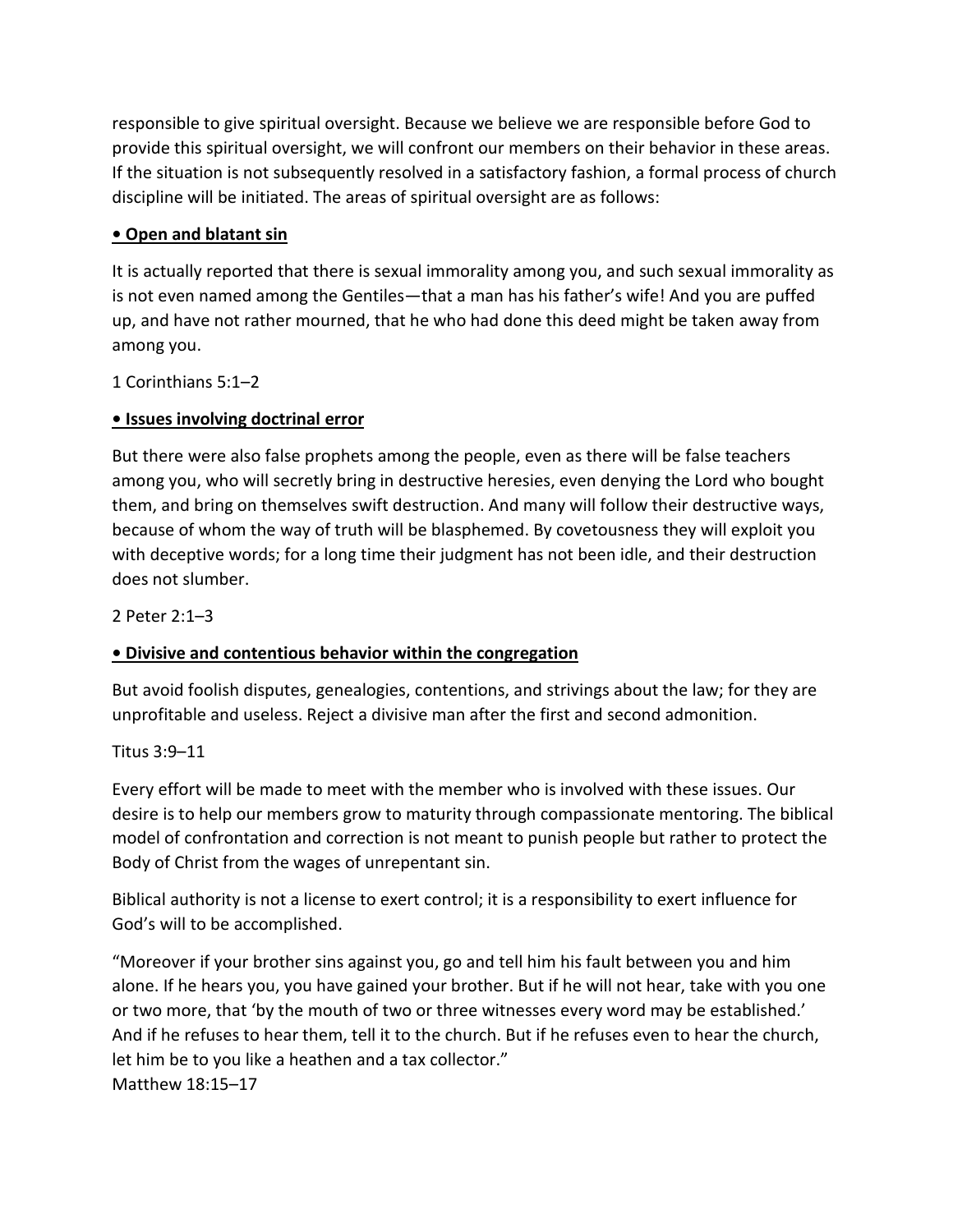#### **Our approach to confronting a member of the church involves the following steps:**

- 1. Begins with personal confrontation on two attempts
- 2. Expands to an Elder committee confrontation
- 3. Broadens to group confrontation with the Elder's and Deacons of the church

4. Ends in exploring disciplinary options which may or may not result in the removal of

membership privileges and/or regular service time fellowship with the body of believers at HCC

#### **In confronting sin, we must remember that:**

- The purpose is redemption.
- The attitude is humility.
- The result is accountability.

#### **Conclusion**

Biblical government is designed to represent heaven accurately and attack hell successfully. The governmental DNA of the church is produced by pure biblical standards that have not been distorted or damaged by negative influences. The local church is the hope of the world and the hope of the local church is biblical government that operates under the blessing and favor of God.

## *DIVORCE AND REMARRIAGE*

## **Introduction**

We believe that God instituted marriage as an earthly picture of Christ's relationship with the church (Ephesians 5:22–32). We also believe that He created marriage to be the foundation of a strong church and stable society. It was His intent, as stated in the Bible, that the marriage covenant should be between a man and a woman for a lifetime.

God never intended for the marriage relationship to function without His involvement.

\_\_\_\_\_\_\_\_\_\_\_\_\_\_\_\_\_\_\_\_\_\_\_\_\_\_\_\_\_\_\_\_\_\_\_\_\_\_\_\_\_\_\_\_\_\_\_\_\_\_\_\_\_\_\_\_\_\_\_\_\_\_\_\_\_\_\_\_\_\_

We believe that the most successful marriages are those that are Christ-centered and where each spouse is submitted to God and His principles for biblical marriage. We believe every couple needs the full measure of God's grace in their relationship, as well as training and relational encouragement, to have a successful, lifelong marriage.

Our desire is for the church to be a place where marriage relationships are nurtured and strengthened. Hagans Church will do everything possible to encourage couples to fulfill their covenant commitment in marriage. We will provide Hagans Small Groups Ministry (i.e. Cleansing Stream Ministries) or other relevant groups for every couple, whether they have a struggling marriage or a healthy marriage, to learn how to strengthen their marriages in godly ways. We will offer couples loving support and accountability to aid in their success. We will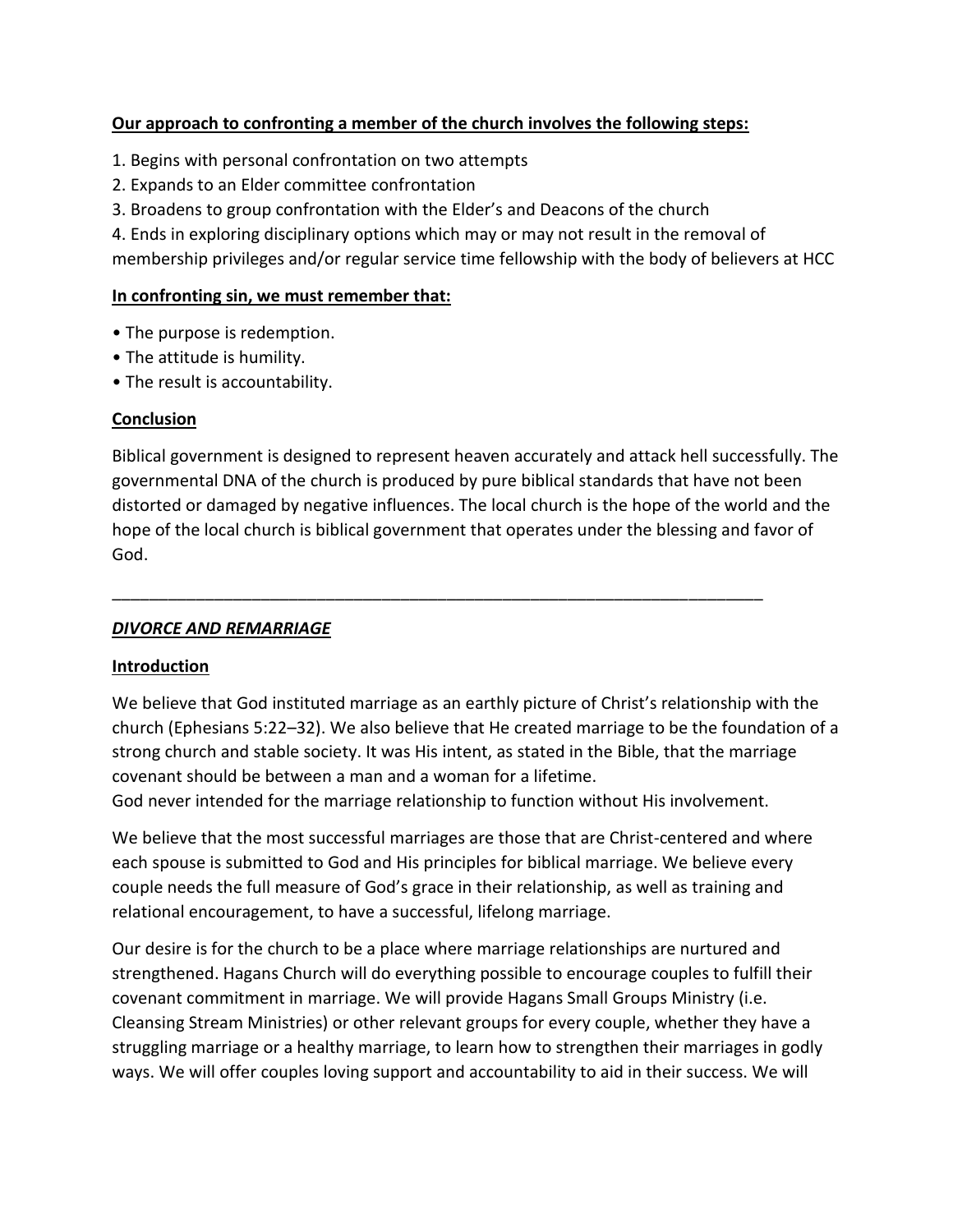give them pastoral support and biblical counseling as they work through issues on their way to a fulfilling marriage relationship.

## **Problems to be addressed**

In our society, couples encounter pressure and temptation from an increasing variety of sources, many of which discourage couples from fulfilling their covenant marriage commitment. Many couples lack the training and tools to have successful marriages. As a result, divorce rates in our nation are at a historical high. Hundreds of thousands of couples are ending their marriages each year. In many cases, the results of these divorces are devastating to all involved. The effects of divorce are widespread and are particularly damaging to the most vulnerable among us—our children. Single parent families have become the fasting growing segment of families in the country whose income is below the poverty line.

We recognize and have great sympathy and compassion for those who have experienced the trauma of divorce. It is our desire for Hagans Church to be part of the solution to the issue of divorce in our nation by bringing healing to those involved. Because of the destructive consequences of divorce and our belief that divorce is not God's best (Malachi 2:16), it is our position that Hagans Church will not counsel divorce (Matthew 19:6), but will seek to restore every marriage, believing that God has the ability to heal every relationship, even those that seem beyond repair. (Mark 10:27)

## **Separation**

Separation may at times be appropriate in cases of physical abuse, defiant unwillingness or situations that are so damaging to the marriage that the couples are unable, at that time, to work constructively together towards improving the marriage relationship. Separation should not be entered into quickly or without proper counsel. When separation becomes necessary, it should be for the purpose of reconciling the marriage. The separated parties should continue to work on their marriage with the intended result of being reconciled to their spouse.

## **Divorce**

We believe that once a couple has become one flesh through the covenant of marriage (Mark 10:8), it is God's will that they remain in that marriage for life. As the pastors and elders become aware of member couples who are experiencing marriage problems, we will meet with these couples and work with them to resolve the issues, instead of allowing the marriage to suffer damage or divorce. Members of Hagans Church will be pursued to the extent that we are aware of their situation. Because we desire God's best for each family at Hagans Church, we will not stand aside during times of marital conflict and allow the marriage to disintegrate.

We will seek to work with couples to resolve marital conflicts or issues in a way that will produce a satisfying, healthy and lifelong marriage. In working with them, it may be appropriate to advise temporary separation as outlined above for the protection, healing and restoration of one or both partners. It is the intention of Hagans Church to provide pastoral covering for all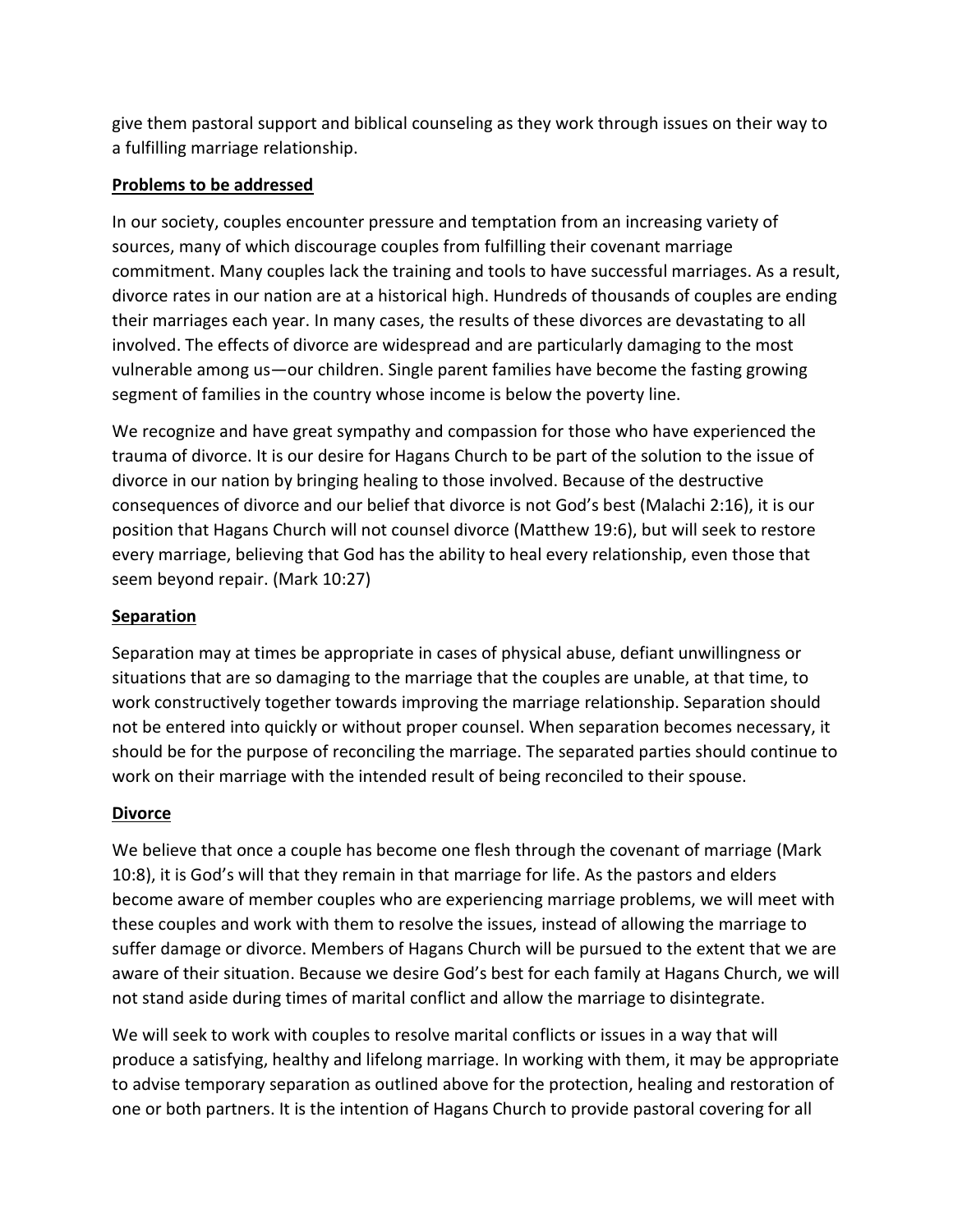member families. When member couples refuse to work to restore or resolve the problems of their marriage and reject pastoral assistance in the process, church membership will be revoked for the resistant party. Removal of church membership and its privileges will be deemed as discipline of the church member and will not be restored without a process of reconciliation.

When there has been a removal of church membership, the intention of the removal is for the ultimate healing and restoration of the individual whose membership was removed. All member privileges will be removed until there has been a process of restoration completed as outlined below.

## **Reconciliation**

The first step in rebuilding a relationship with a removed church member is reconciliation. Reconciliation is the process of agreeing on the circumstances and events that led to the disciplinary action. Both parties must agree on these circumstances and be able to say the same things in their regard. Reconciliation may involve limited actions of response that demonstrate the person's sincerity in restoring the relationship.

## **Process of reconciliation**

- 1. Repent—acknowledge wrong
- 2. Restructure actions—demonstrate repentance by changed actions and attitudes
- 3. Report—walk in accountability
- 4. Restore—healing from past hurts

## **Restoration**

When people desire to completely restore their relationship to the church, reinstating church membership and its privileges involves further action. These steps will be determined and outlined as a follow-up to the reconciliation process listed above at the time reconciliation is initiated. Each situation will differ, so the steps of restoration will vary according to the situation and will be determined through pastoral counseling and involvement.

## **Remarriage**

A divorce which has taken place before the person's commitment to Christ is covered under the blood of Christ as any other sin previously committed. If the divorced person's spouse has not remarried, Hagans Church will work towards marriage reconciliation as God brings wholeness to the individuals through the sanctifying work of the Holy Spirit following conversion.

If a couple enters the church in a second marriage, Hagans Church will provide tools to help that marriage become and remain a strong, Christ-centered relationship.

## **Conclusion**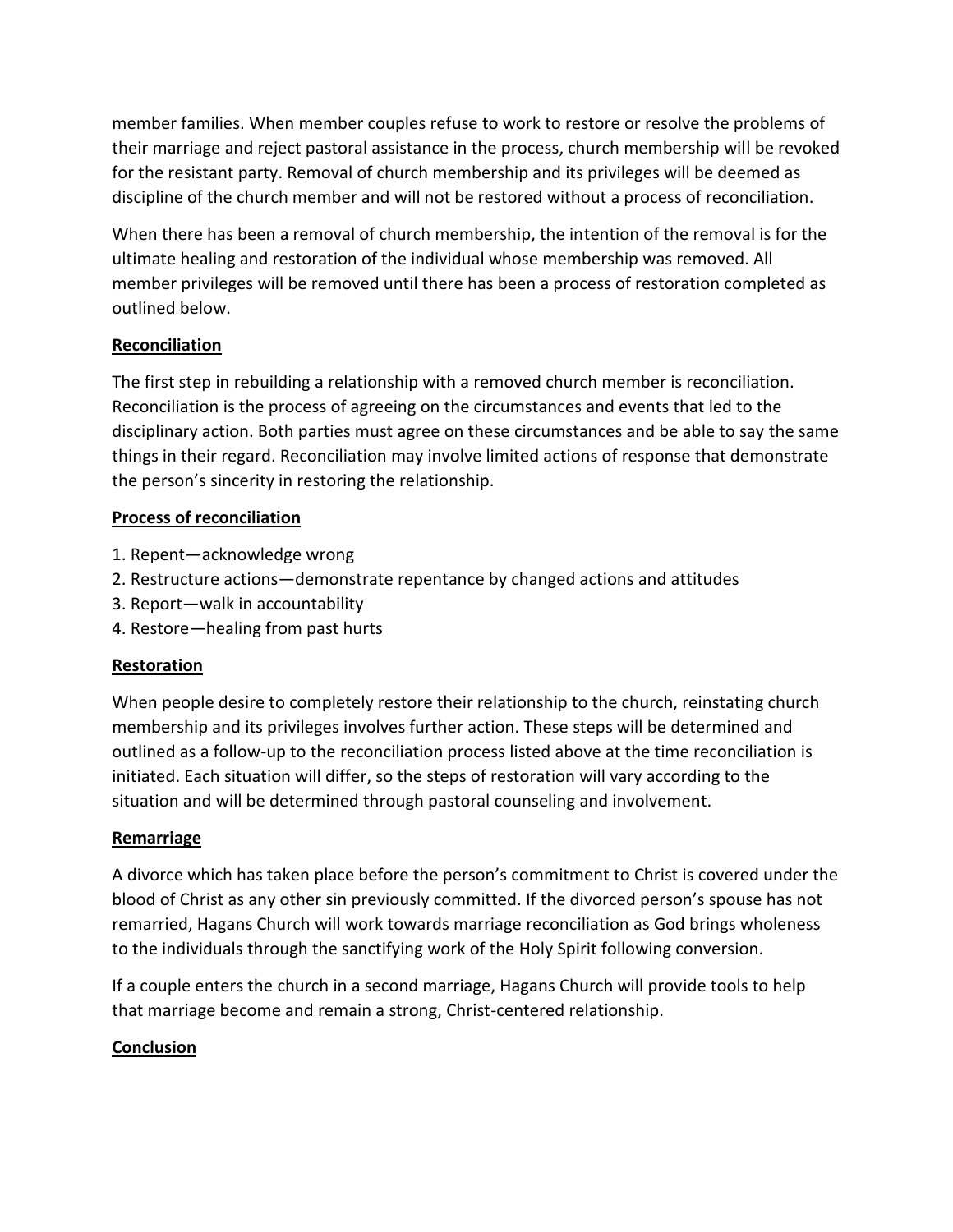It is God's will, as stated in the Bible, that the marriage covenant should be between a man and a woman for a lifetime. We believe this remains God's perfect will for His children. When a marriage is struggling, we believe that God's perfect will is for healing and restoration for the individuals and the marriage, and we will do everything we can to bring this about. For those who have experienced the pain of divorce, we will love, accept and minister to them as they work to see God's healing in their life.

## **Resources**

- . The Bible (KJV)
- Marriage on the Rock (Jimmy Evans)
- Love Talk (Dr. Les and Dr. Leslie Parrott)
- Saving Your Marriage Before It Starts (Dr. Les and Dr. Leslie Parrott)

## *ESCHATOLOGY*

(any system of Doctrines concerning last, or final, matters, as death, the judgment or the future state ……etc)

\_\_\_\_\_\_\_\_\_\_\_\_\_\_\_\_\_\_\_\_\_\_\_\_\_\_\_\_\_\_\_\_\_\_\_\_\_\_\_\_\_\_\_\_\_\_\_\_\_\_\_\_\_\_\_\_\_\_\_\_\_\_\_\_\_\_\_\_\_\_

## **Introduction**

We believe Jesus Christ will return to earth personally and visibly according to the promises in Scripture. His return will be for the purpose of establishing His absolute governmental rule and authority on the earth. Christians are exhorted to be watchful and obedient until His return. While there are many viewpoints concerning His second coming, we believe Christians should look for His return with great anticipation while obediently pursuing the mandate of the Great Commission. At His second coming, the righteous who have died and are now with Him will be resurrected and rule with Him.

## **Issues of Concern and Practice**

"But of that day and hour no one knows, not even the angels of heaven, but My Father only." Matthew 24:36

"Watch therefore, for you do not know what hour your Lord is coming." Matthew 24:42

"Watch therefore, for you know neither the day nor the hour in which the Son of Man is coming." Matthew 25:13

There is much diversity of perspective concerning the specifics of Jesus' second coming and the rapture of the church. We embrace a variety of perspectives and do not believe any one opinion can or should be used as a test of orthodoxy within a local body of believers.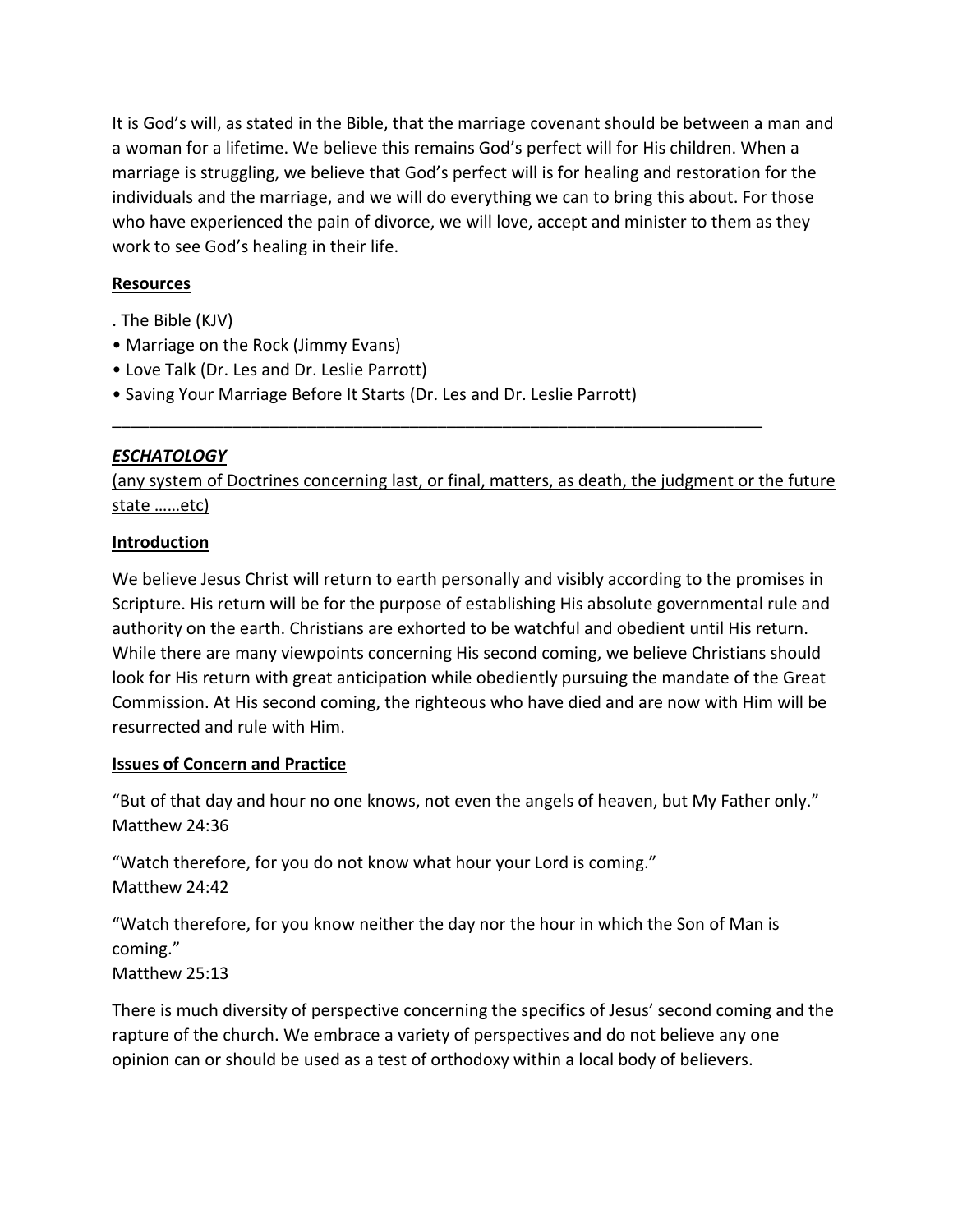Preoccupation with this subject has produced stagnant and sterile churches that are spiritually lethargic, evangelistically passive and weak in their social and cultural impact. A church that embraces her identity as an "overcomer" is generally more concerned with her obedience to God's command of occupying the earth until Jesus returns rather than with speculation on when He will return. Scripture clearly states that we won't know when He will return.

#### **How Should We Anticipate His Return?**

• We are to continue doing the important work that needs to be completed before Jesus returns—preach the gospel throughout the world!

• We keep working on building His kingdom realizing that we don't know exactly when Jesus will return.

• We are to keep busy because neither Jesus' delay nor His imminent arrival should be an excuse for idleness.

• We remain prepared, realizing that each day is the possible day of Jesus' return (1 Thessalonians 4:16–18).

## **Major Points**

Jesus' return will be universally unmistakable. It will be obvious to everyone (Mark 13:26). We should be aware of the signs of Jesus' second coming, but also realize these signs are easily misread. Paul wrote, "So that we ourselves boast of you among the churches of God for your patience and faith in all your persecutions and tribulations that you endure" (2 Thessalonians 1:4). This group of believers to whom Paul was writing was considered great in the kingdom of God because of their endurance and steadfast continuation of the work of Christ while in the midst of persecution and attack.

The point of Paul's eschatological message to the church was to encourage each one to "stay the course" in their Christ-honoring, relevant lifestyle.

# **Conclusion**

With this in mind, we affirm that Jesus Christ will be returning for a mature bride who has reached "the measure of the stature which belongs to the fullness of Christ" (Ephesians 4:13, NASB). He is coming for her as she makes her garments of holiness and righteousness.

\_\_\_\_\_\_\_\_\_\_\_\_\_\_\_\_\_\_\_\_\_\_\_\_\_\_\_\_\_\_\_\_\_\_\_\_\_\_\_\_\_\_\_\_\_\_\_\_\_\_\_\_\_\_\_\_\_\_\_\_\_\_\_\_\_\_\_\_\_\_

## *FREEDOM MINISTRY*

Definition: Is when Gods word helps people recognize that they need to seek to be free, through the freeing power of Jesus Christ, from spiritual bondage or strongholds which they may have accumulated over their past, to undo the works of darkness as their walk with God matures as a believer.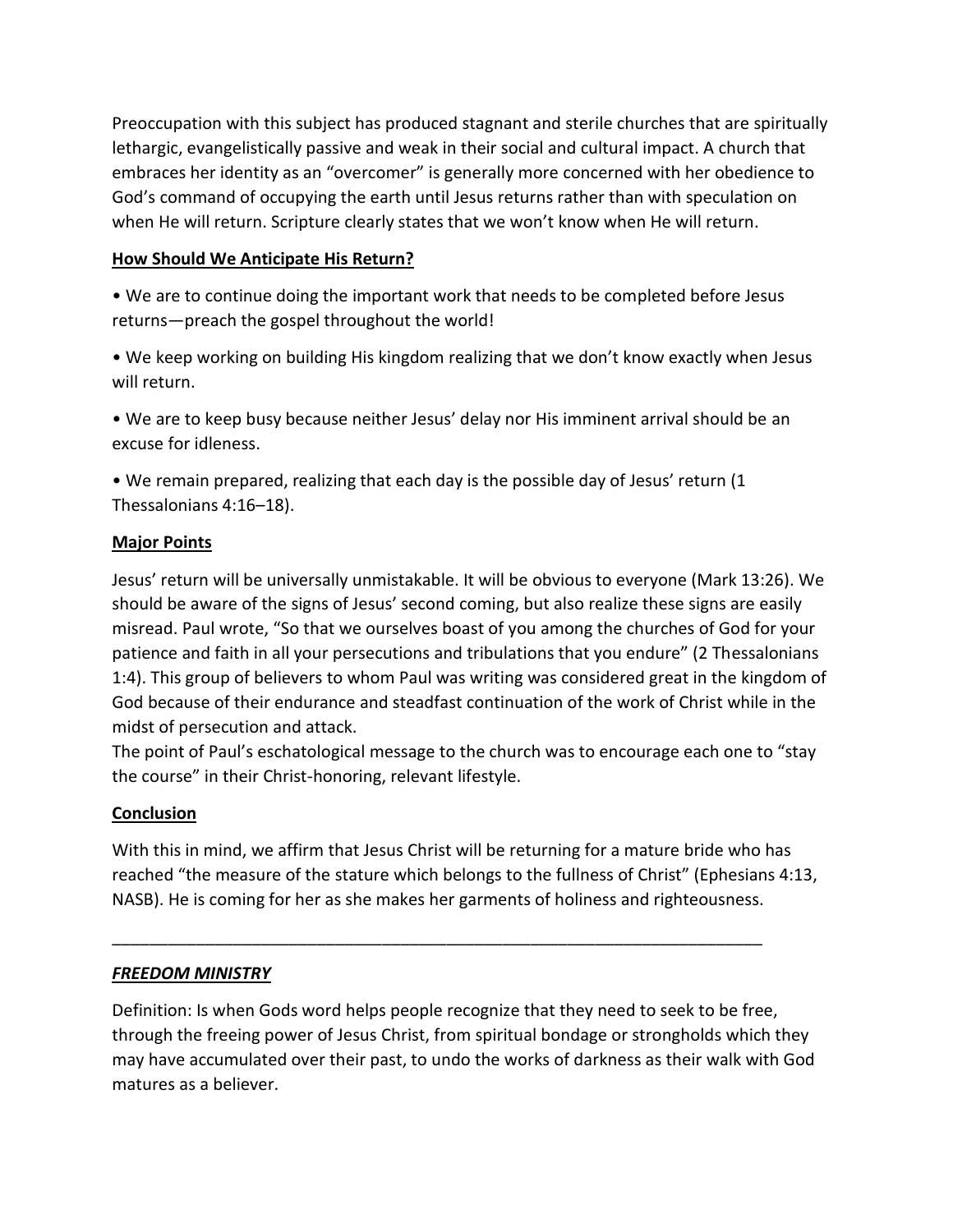## Introduction

Jesus ministered to the broken and needy and had an ability to deeply address the real needs of people He dealt with. He provided all that people needed to move out from under the dominion of the kingdom of darkness and into the kingdom of God. As Jesus proclaimed **the** gospel of the kingdom of heaven, His ministry was characterized by teaching about the kingdom and instruction regarding life as a kingdom resident. Along with this teaching, Jesus provided demonstrations of power evidencing the kingdom at work among the people. It was His stated task to reclaim what was lost (Luke 19:10) and to undo the works of the devil (1 John 3:8).

The works of the devil in our day and age are varied and complex. These works cripple humans and impair their ability to know and worship God. Satan's reach has gained inroads into our minds, emotions, bodies, relationships and culture. To help people be free today, we must follow Jesus' model and instruct people regarding kingdom life. We must also help them encounter our living and present God who acts in power and authority to overcome the impact of living in a fallen world system. Such an encounter is designed to help people break free from strongholds and demonic oppression in their lives allowing God's people to live fully as the redeemed sons and daughters He has intended.

## **Issues to be addressed**

Three issues need to be addressed for people to find freedom from bondage in their life:

- The issue of bondage and strongholds in the lives of believers
- The issue of learning to walk and grow in freedom
- The issue of maintaining healthy balance where there has historically been a tendency toward imbalance

## **Helping People Become Free**

People living in a fallen world system live under the effects of Satan's rule. Our response to these conditions must be varied, Spirit-led and appropriate to the needs of people. Since people are tripartite (consisting of three parts, 1 Thessalonians 5:23), it is important to address spirit, soul and body for them to find true freedom. Focusing too much on one particular aspect often becomes detrimental to the other two aspects.

The ministry sessions include elements of Spirit-empowered ministry, biblical counsel, expulsion of demonic spirits and healing prayer for physical, spiritual and emotional wounds.

## **Helping People Walk and Grow in Freedom**

We want to instruct and model the kind of life and activities which allow people not only to obtain freedom but also to maintain and increase it in their lives. The kinds of activities that we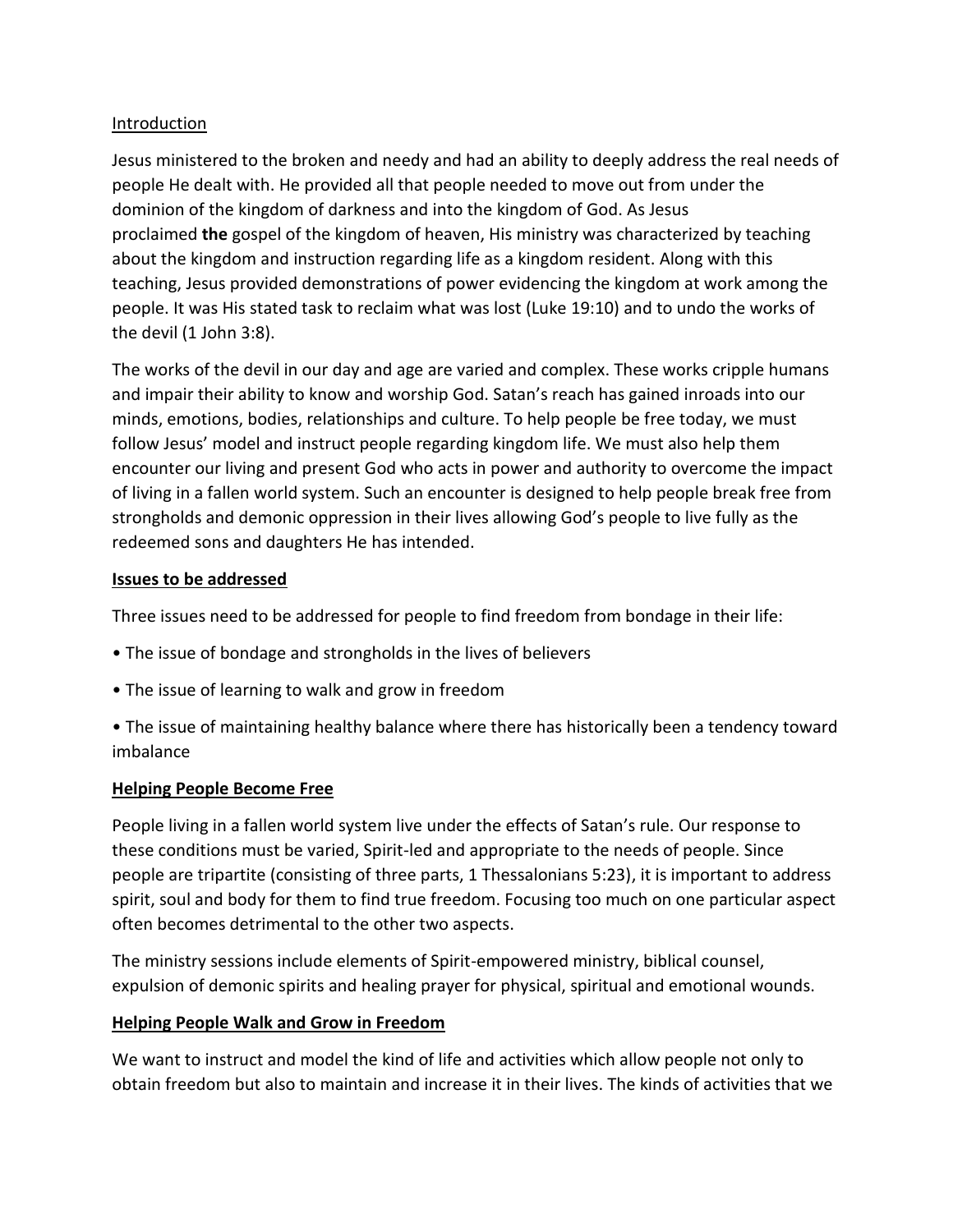consider important to help in these areas include educating people regarding their identity in Christ and the fullness of life available to them, engaging their will in the process, helping them engage in spiritual warfare for themselves and their loved ones and gaining an ability to recognize and eliminate the things that got them into bondage in the first place. We desire to help people step into a community of friends that can be a support in their journey. Hagans Church does this through our small groups, specifically Cleansing Stream Ministry or biblical counseling or prayer teams.

## **A Healthy Balance**

Because Cleansing Stream Ministry deals with demonstrations of God's power and engages demonic forces, it is important to minister within biblical parameters. At one end of the spectrum is a completely rational approach which disavows any concept of the supernatural. At the other end of the spectrum is the belief that we are all pawns in some cosmic battle and we have no role in becoming and staying free.

Hagans Church will maintain a healthy balance between these two extremes; discerning and responding with authority to strongholds and demonic spirits while helping individuals recognize and accept their own responsibility for life choices.

## **Focus of Freedom Ministry to Individuals**

Our focus is based on core values anchored in Scripture that help maintain balance as we minister freedom to individuals.

1. Biblical Foundations (2 Timothy 3:16): To maintain the health of our Freedom Ministry, we will consider Scripture as our foundation for all we do. All experience will be screened through our understanding of Scripture.

2. Solution-Focused (Philippians 4:8): We will make Jesus, His work and the work of the Holy Spirit more prominent than the work of unclean spirits.

3. Spirit-Guided (John 5:19): We will develop our ears for the guiding voice of God so that we may do what we see the Father doing.

4. Compassion (2 Timothy 2:24): We will treat people with the love and compassion which have been shown to us. We will treat God's children the way we would want our children to be treated.

5. The Fruit of the Spirit (Galatians 5:22–23): We will conduct ourselves and our ministry in a way that reflects the fruits of the Spirit.

6. Discipleship (Ephesians 4:16): We are growing disciples with long-term fruit and the ability to reproduce.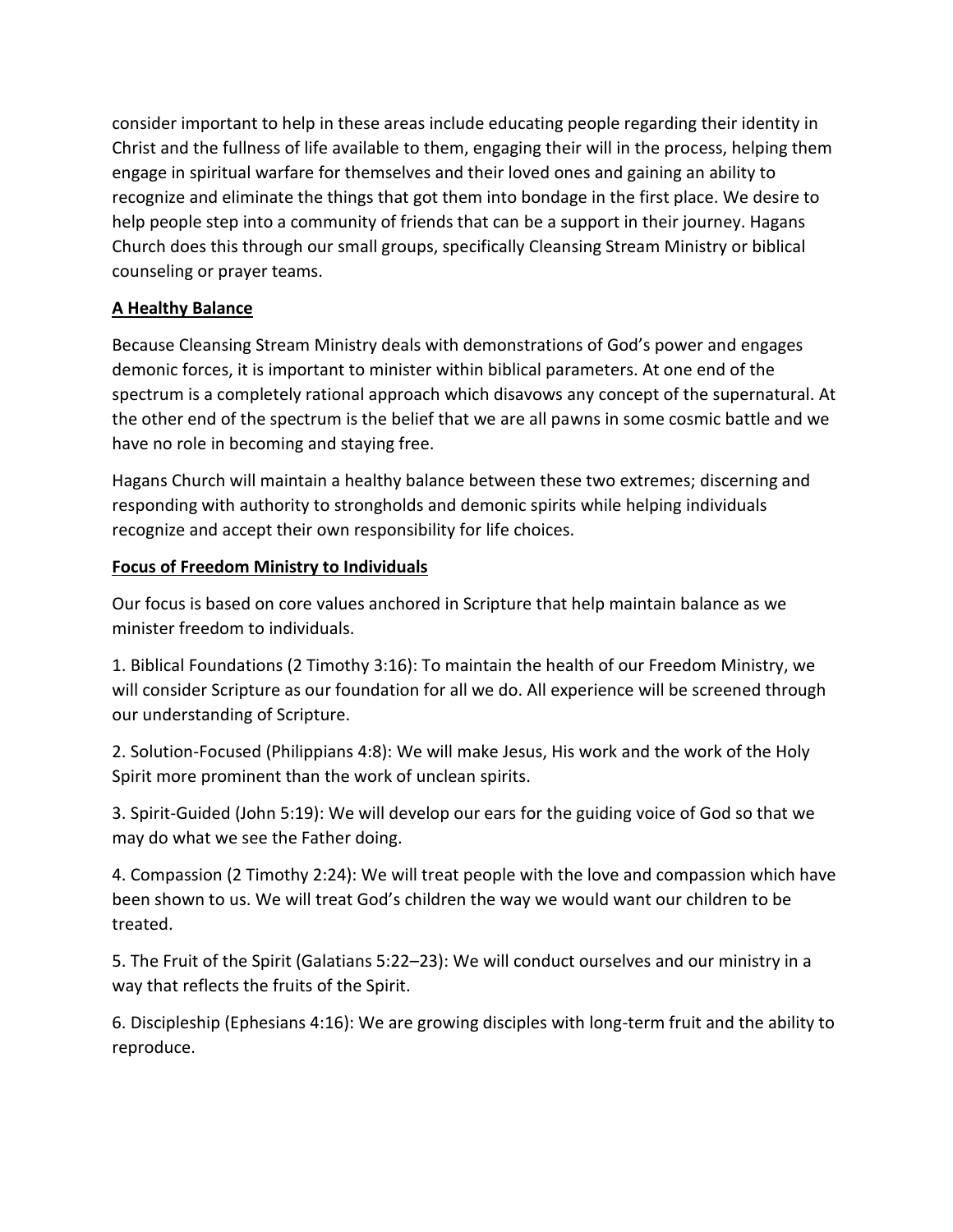7. Personal Growth (Matthew 10:8): We are not teaching techniques; we are passing on what we have freely received.

8. Unity (Psalm 133:1): We are stronger together than we are as individuals. We will accept and grow from one another's differences.

## **Christians and Demonization**

A common debate among believers revolves around the relationship between Christians and demonic spirits. Often at the core of this debate is the question, "Can a Christian be possessed by a demon?" At the heart of this question is a need to understand the interaction between the spiritual realm and the daily life we live as Christians. The Bible has some clear descriptions about this issue.

We must first realize that any time we read the term "demon possessed" in English, this is not the phrase used in the original language of Scripture. Two common terms in the Greek, the language of the New Testament, are "daimonion echei," translated "has a devil" (Luke 8:27), or "daimonizomenou" (John 10:21), best understood as "demonized."

In neither case is the term "demon possessed" found in the original language. In fact in the case of the first phrase, the implication is just the opposite. The spirit does not have the person; the person has the spirit.

Although realizing this does not address the issue of a born-again believer and demonization, it is important to understand that the issue is influence and not necessarily possession. Satan did not have to claim ownership of Adam and Eve to exert influence over them.

The terms Jesus used when doing away with demonic forces clearly imply that the spirits were issued forth from the person (ap autou—off or out of the self, Matthew 17:18; ekbleethentos plucked out and expelled from within, Matthew 9:33; exelthontos—to issue forth from, Luke 11:14). These phrases would indicate an internal position of influence much like bacteria or infection is internal.

All of these verses indicate the position of influence that Jesus dealt with regarding demons and people. Regarding that same influence with born-again believers, our clearest scriptural example is found in 2 Corinthians 12:7 (NASB). Paul states: "because of the surpassing greatness of the revelations, for this reason, to keep me from exalting myself, there was given me a thorn in the flesh, a messenger of Satan to buffet me—to keep me from exalting myself!"

The apostle Paul testifies concerning himself that God sent a "messenger of Satan" (angelos) to be a thorn in his flesh (sarki). These phrases clearly indicate that an angel of Satan was in the physical person of Paul. The same position of influence described in the encounters with Jesus is indicated even more clearly in Paul's own description of his condition.

It is our position that demonic forces can influence a person in varying degrees from an external position as well as an internal position. The body and the soul (mind, will and emotions) can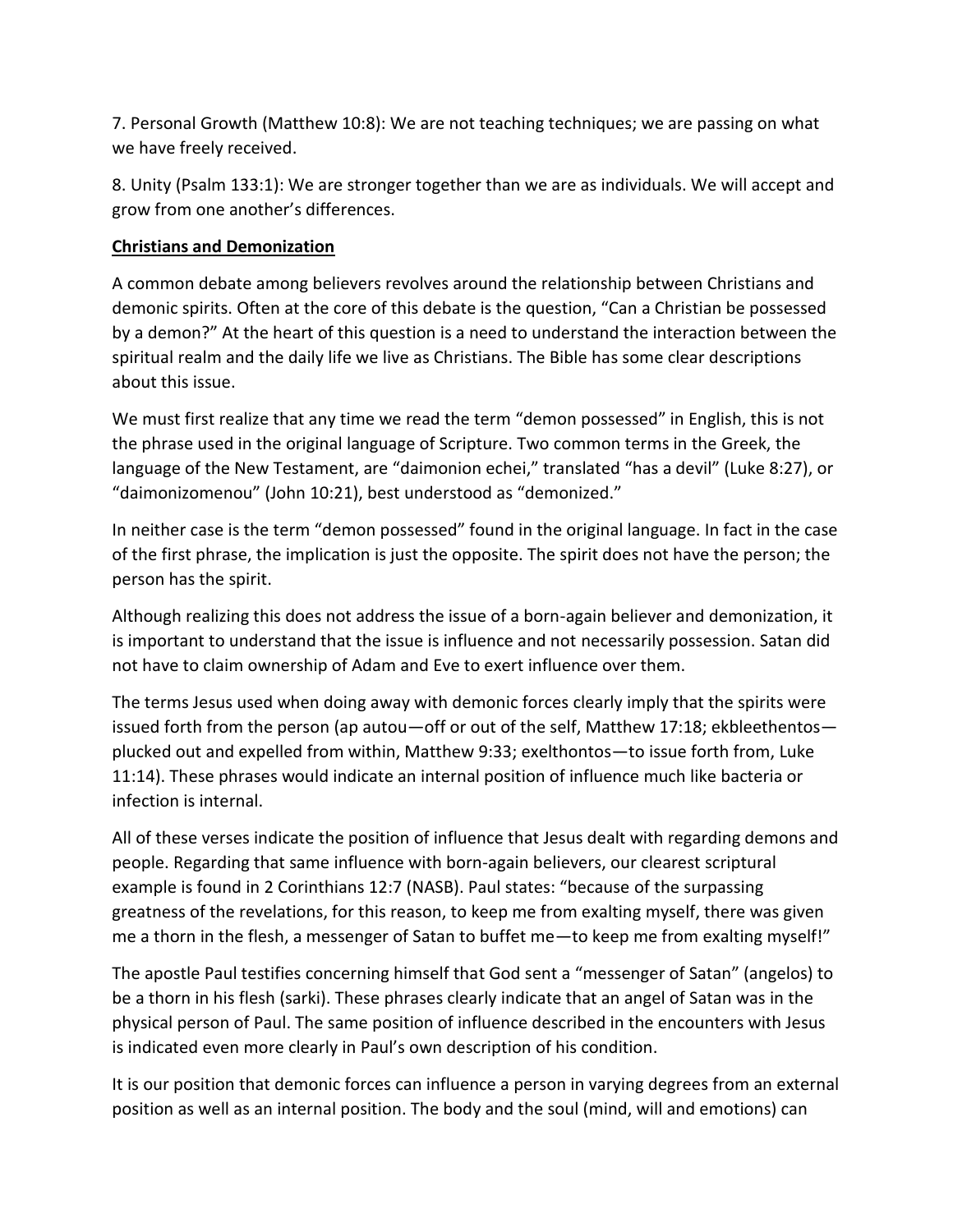provide a haven for influencing spirits. The spirit of a born-again believer is the Holy Spirit of God, but as Paul makes clear, we can either live by the flesh or live by the Spirit. When we live by the flesh, we give the devil an opportunity (topos—a place or geographical location, Ephesians 4:27).

# **Scriptural References**

- Matthew 28:18–20
- Matthew 10:5–8
- Matthew 4:17, 23
- Luke 4:16–21
- Romans 6:16–18
- Romans 6:6
- 2 Corinthians 5:17–18
- John 8:31

## **Conclusion**

As our response to Jesus' command to declare the gospel of the kingdom and demonstrate it as we go, our Freedom Ministry seeks to encompass the ministry of Jesus to undo the works of the devil in the lives of individuals. We desire to help people grow in their soul (mind, will, emotions) through elements of teaching and discipleship so that they can grow in the freedom they obtain as they seek to know and serve Jesus Christ.

We also work to make compassionate settings of ministry available for groups and individuals so that people can encounter God in the areas of their need.

## **Resources**

- . Cleansing Stream Ministries
- Victory over the Darkness (Neil Anderson)
- The Bondage Breaker (Neil Anderson)
- Bait of Satan (John Bevere)
- Deliverance and Inner Healing (John Sandford)

# *THE ROLE OF WOMEN IN MINISTRY*

## **Introduction**

Hagans Church strongly believes in recognizing and supporting the contribution of women in the ministry of the church. We believe in the value of women in all aspects of ministry. We put the Pastor(s) and Elders of the church in the position to exercise governmental authority within the church. Furthermore, we believe God has ordained the family unit to serve as a model for the entire church as described in Ephesians 5. We therefore believe that both men and women

\_\_\_\_\_\_\_\_\_\_\_\_\_\_\_\_\_\_\_\_\_\_\_\_\_\_\_\_\_\_\_\_\_\_\_\_\_\_\_\_\_\_\_\_\_\_\_\_\_\_\_\_\_\_\_\_\_\_\_\_\_\_\_\_\_\_\_\_\_\_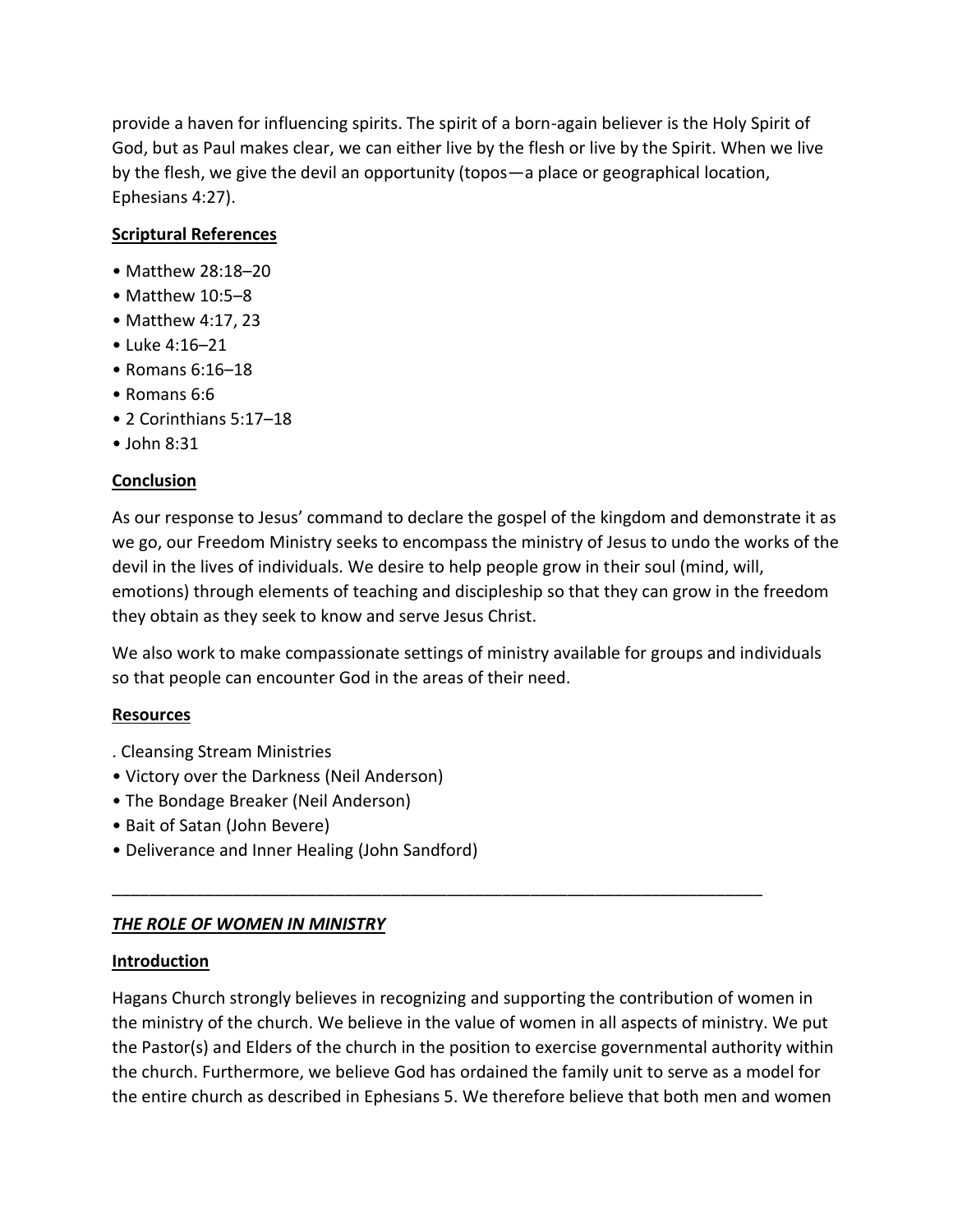can reach their fullest potential in ministry within the structure of the biblical family model. We believe a woman can teach and lead within any of the vast array of ministry roles and positions in the church as long as she demonstrates a biblically-qualifying lifestyle. She must also submit herself, along with other servant-leaders, to those leaders God has placed in positions of governing authority, specifically, the Pastor, Elder or Deacons of the church.

## **Equality of Men and Women**

The Bible clearly reveals that God is not a respecter of persons (Romans 2:11; Acts 10:34; Ephesians 6:9). At Hagans Christian Church, we ascribe to a belief in the equality of all men and women. On the day of Pentecost, the Holy Spirit filled both men and women alike without concern for gender (Acts 2:1–21). Both women and men are called to faithful service and good stewardship of all that God provides.

We discover throughout the New Testament that both genders participated in a full variety of Christian service including prophecy, leadership and teaching (Acts 2:15–18; Acts 18:26; Acts 21:9; Romans 16:7; 1 Corinthians 11:5).

## **The Work of the Holy Spirit**

One of the most quoted prophetic declarations is found in the book of Joel where the prophet writes that God will pour out His spirit "upon all flesh; and ... your daughters shall prophesy ... and upon the handmaids in those days will I pour out my Spirit" (Joel 2:28–29; see also Acts 2:17). Ministry in the New Testament is defined within Spirit-empowered expressions of God's wonderful gifts.

Nowhere in the writings of the New Testament do we find conditions or exceptions placed on the distribution of spiritual gifts along gender lines. Thus, while some gifts are a spontaneous work of the Holy Spirit and others are recognized ministry gifts to the Church, all gifts are given by God for His greater purpose and without regard to social, economic or gender demarcation (Romans 12:6–8; 1 Corinthians 12:7–11, 27–28; Ephesians 4:7–12; 1 Peter 4:10–11). We conclude, therefore, that women can serve in vital roles in ministry and this position is further illustrated in the apostle Paul's many references to women serving with him in ministry throughout the church.

## **Controversial Texts Concerning Women in Ministry**

There are two often-quoted passages within the Pauline writings that have caused heated debate over many generations on the topic of women in ministry.

## 1 Corinthians 14:34-35

In the first passage Paul writes to the church at Corinth, "Let your women keep silent in the churches: for it is not permitted unto them to speak …" (1 Corinthians 14:34–35, KJV). Unfortunately, this passage has mistakenly been cited to justify a position that rejects the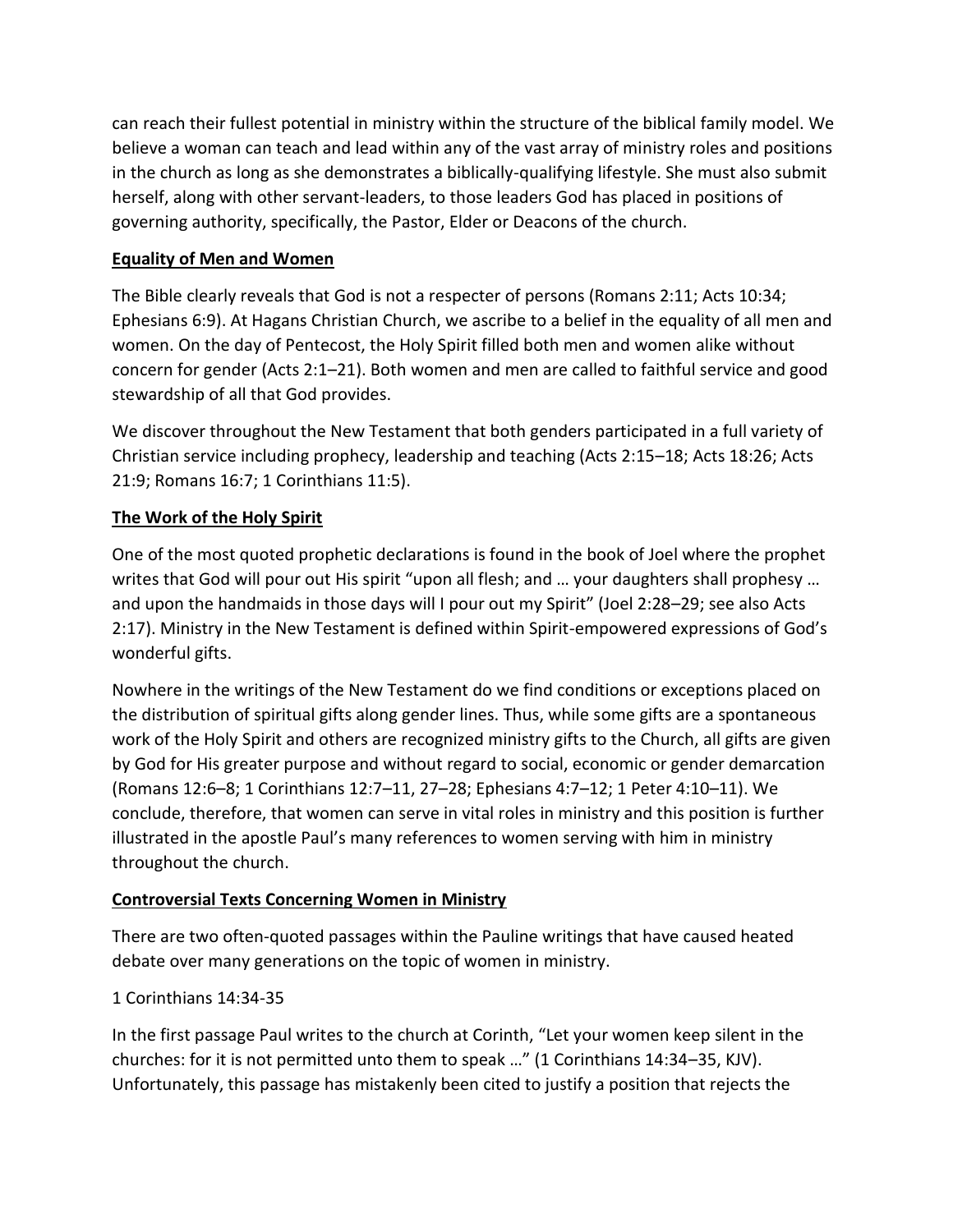biblical role of women in ministry. Actually, when understood within the context of Paul's complete letter to a very troubled church, we gain a more informed perspective.

Given that earlier in his letter Paul gave instructions regarding how women should pray and prophesy in public (1 Corinthians 11:5), it can be assumed that Paul must have meant something other than absolute prohibition for women in the public arena of ministry. Such an interpretation would simply fail to coincide with countless other Pauline writings that affirm the ministry contribution made by women. Therefore, we conclude that within the context of the situation at Corinth that prompted the letter to be written originally, Paul's admonition here is in reference to excessive disruptions and disorder taking place. Therefore this passage, like the rest of the chapter, is an attempt to bring correction to the chaos and to affirm that "all things be done decently and in order" (1 Corinthians 14:40).

# 1 Timothy 2:11–15

Another challenging passage centers on Paul's instructions to his young apprentice. Timothy, when he writes, "I do not permit a woman to teach or to have authority over a man …" (1 Timothy 2:12). This passage has troubled biblical scholars and church leaders for centuries. Was Paul offering some kind of transcultural mandate, or was he instead seeking to provide Timothy with spiritual counsel concerning the improper conduct occurring among some women in Ephesus (1 Timothy 2:9; 1 Timothy 5:13; 2 Timothy 3:6)?

A review of the entire text of Paul's letter gives a strong indication that he was offering advice to Timothy on how to confront the heretical teaching and misconduct occurring among a number of women within the church. To view this passage in any other context would require denying the legitimacy of Paul's other references to the work and ministry of women within the various churches of his day. Such a perceived contradiction is inconsistent with the proven principles of biblical interpretation.

## **Biblical Examples of Women in Ministry**

While the debate over the role of women in church ministry predominantly centers around the interpretation of two challenging New Testament passages (1 Corinthians 14:34 and 1 Timothy 2:12), a fair and thorough review of biblical records reveals explicit and overwhelming evidence to support Hagans Christian Church's stated position affirming the role of women in ministry. In the Old Testament, for instance, Miriam was used of God as a prophet during the time of the great exodus (Exodus 15:20). As both a prophet and a judge, Deborah was an instrumental leader in guiding God's army (Judges 4–5). And Huldah, another prophet, was a vital contributor to the powerful religious reform under King Josiah (2 Kings 22; 2 Chronicles 34). The New Testament also reveals the essential role women shared in the ministry of the early church.

Contrary to the cultural norm of that time regarding the status of women in society, the apostle Paul frequently refers to the contribution made by women. For instance, Paul speaks of women who "worked hard with him" in the work of the gospel (Romans 16:6, 12; Philippians 4:3). At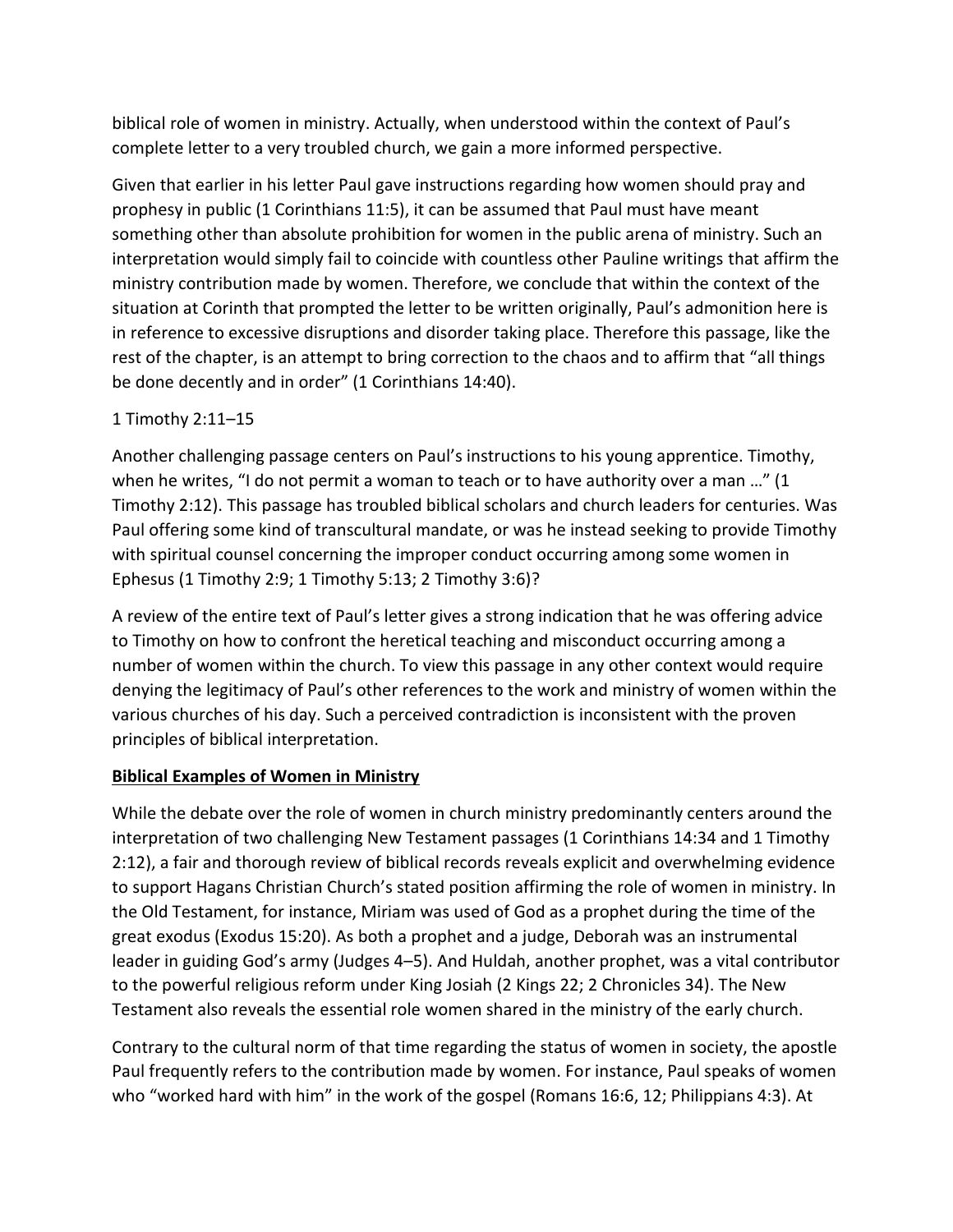Philippi, Euodias and Syntyche were described as "fellow-workers" alongside Paul. This description is the same wording used to also describe other young ministers who served with Paul such as Timothy, Epaphroditus, Titus and Luke. Furthermore, as a servant (diakonos) at the church in Cenchrea (Romans 16:1–2), Phoebe was obviously viewed as more than simply a helper. In fact, Paul uses the same word (diakonos) to refer to other ministers and leaders in a congregation, including himself. From these and many other writings, we discover that Paul was an advocate of women in ministry. And contrary to the social order of the day, he frequently recognized the Spirit-inspired work that many women shared as fellow-laborers. We can conclude, therefore, that Scriptural evidence affirms the call of women to spiritual leadership and vital ministry roles in the early church. Such divine acknowledgement provides us with the irrefutable evidence we need to believe that God continues to call women to serve alongside men in the vital work of ministry today.

## **Conclusion**

We believe that this equality of men and women represents the heart of God and the revelation of Scripture. We affirm the tremendous contribution women have made in the early days of the church and must continue to make as we move forward in the ministry of Hagans Church. The Spirit of God is being poured out on all flesh and we seek to walk in step with the Holy Spirit in power and practice until Christ returns.

\_\_\_\_\_\_\_\_\_\_\_\_\_\_\_\_\_\_\_\_\_\_\_\_\_\_\_\_\_\_\_\_\_\_\_\_\_\_\_\_\_\_\_\_\_\_\_\_\_\_\_\_\_\_\_\_\_\_\_\_\_\_\_\_\_\_\_\_\_\_

# *SALVATION*

## **Introduction**

We believe Scripture declares that every person needs to surrender their life to God through Jesus Christ. Nicodemus was a man who faithfully attended church, prayed, memorized scriptures, tithed, fasted, believed in God and acknowledged Jesus as someone sent from God, yet Jesus told him, "You must be born again"! In other words, being a good and religious person doesn't meet the requirements for having a relationship with a holy and righteous God, which is what salvation is all about.

Not every encounter with God is a salvation encounter. Some have had a seed conceived in them, and they have called that salvation. When they responded to God's prompting, a seed was planted; but later in their life, an encounter with God resulted in a response where some might say they "totally sold out," "gave up" or "rededicated" their life. That is when a change in their thinking and behavior occurred. Jesus spoke of repentance as involving a change in behavior, and He associated that change with salvation.

We believe that new birth in Christ produces a change. Scripture is clear that we are not saved by what we do because salvation has been provided by Jesus Christ as a free gift which we receive by faith. However, when we receive Christ, it is evidenced by the fruit of change in our thinking and behavior in response to confessing our sin, acknowledging our need for a Savior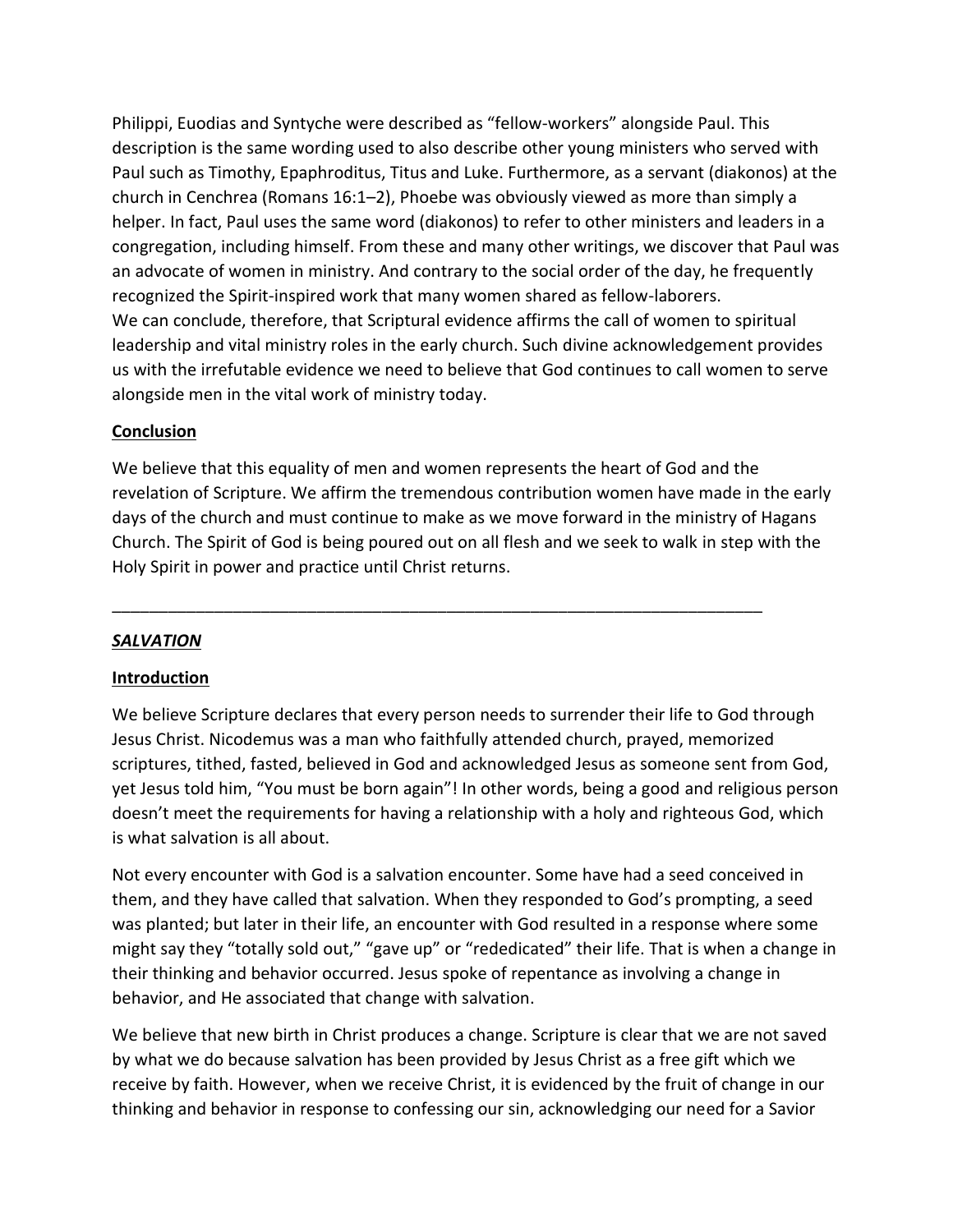and accepting Jesus Christ as God's provision for our lost condition. The answer for those who want to know if they've been born again is found in their response to a simple question, "When you received Christ, was there a change evidenced in your life?"

In other words, "When did you stop going your way and start going God's way?"

The answer may point to a specific date or to a specific event or to a general point in life where a change was noticed in response to a decision to surrender to God and to accept His provision of forgiveness and eternal life through Jesus Christ. It is God's stated desire that no one should spend eternity apart from Him but rather that all should obtain salvation. Scripture is also clear that nothing can separate us from His love. It is our conviction that when a person has been truly born again to new life in Christ, that person's relationship with God is eternally secure and His love for us is without question. As a loving Father, He disciplines disobedience and brings correction through a variety of means, but He never leaves us, rejects us or withdraws His promise of eternity with Him.

## **Issues of Concern and Practice**

1. Once a person has received Christ, evidenced by fruit of changed behavior in their life, they maintain intimacy of relationship with God through obedience, pursuit and service to God. When intimacy is lost through sin or neglect, it does not require a person to be "saved" again, although it does involve repentance for restored intimacy with God.

2. Because salvation is afforded through Christ's work on the cross, water baptism isn't necessary for a person to be saved. However, water baptism is an association with Christ's death, burial and resurrection. It symbolizes the death of the old man and the resurrection of the new man in Christ. Baptism is a command for believers modeled by Jesus through His own baptism and is a necessary step of obedience for continued growth in Christ. It is not necessary for church membership, but we encourage all believers to be water baptized after salvation.

3. Every person is born with a sin nature and cannot produce the righteousness required by God no matter how diligent their efforts. This reality forms the basis of our need for Christ. As such, we do not believe in the inherent goodness of man but instead acknowledge with Scripture our needy condition before God. It is this belief that compels us to share the "good news" of the gospel of Christ with everyone. The essence of the good news is revealed in the truth that it is not God's desire that any should perish but that all should come to eternal life through Jesus Christ.

4. We acknowledge that every person has been created by God with a free will. Through the work of the Holy Spirit, the testimony of those redeemed by Him and enlightenment of scriptural truth, a person is presented with the opportunity to accept the gifts that God has provided through Christ. This begins with salvation and extends through every provision afforded by Christ's atoning work and every revelation of His great love for mankind. All His work and gifts are appropriated by faith and the exercise of our free will in response to Him.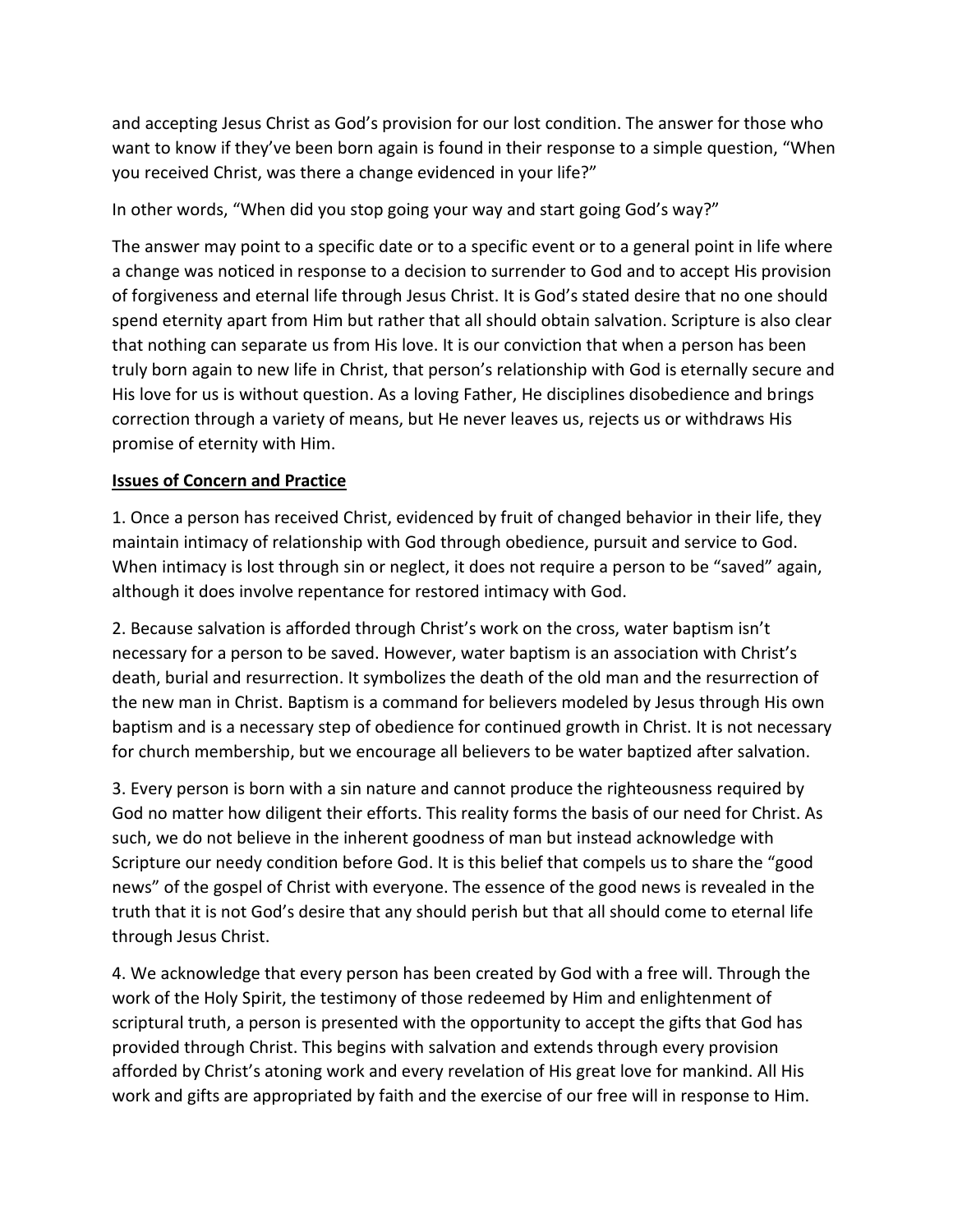5. We believe that children can be saved. A response to God through Jesus Christ requires an awareness of His promises and our sinful condition. Because maturation and thinking processes develop individually, we do not limit the salvation experience to a specific age, but rather believe it is a response based on understanding the truth of Scripture and God's claim on our lives regardless of the age of the individual.

## **Scriptural References**

The following scriptures refer specifically to the experience of salvation and are the basis from which we draw our position stated herein.

- Romans 3:23
- Romans 10:10
- John 3:16–17
- Ephesians 2:8–9
- Titus 3:5
- 2 Corinthians 13:5
- Matthew 7:13–23
- Hebrews 6:1–8
- John 15:8

## **How Do You Receive Jesus Christ?**

You receive Jesus Christ by believing in your heart that He is the Son of God and the Redeemer of mankind and by confessing with your mouth your love and commitment to Him. These two responses constitute the act of receiving faith (Romans 10:10).

## **What Can You Expect to Happen?**

There will be a peace that settles over your mind and heart. It may involve an emotional response, but that isn't necessary for salvation to result. Salvation is not an emotional event; it is a response of acceptance to the truthful promises of God. Often the awareness of what God has provided becomes emotional to the individual, but if it doesn't, the process is not negated. Jesus stated that it was to our advantage that He went away because then He could send the Holy Spirit to us (John 16:7). The Holy Spirit's presence and work leads us to a deeper intimacy with God and a fulfillment of His will in our life.

## **Can I Lose My Salvation?**

No believer can presume on God's grace or His goodness by choosing to live after himself or his own desires. After all Christ died for us, we are encouraged and admonished to passionately pursue Him and to bear much fruit (John 15:8). For those who have received Christ and who evidence the Holy Spirit's fruit in their life, we affirm that their salvation is eternally secure.

## **Conclusion**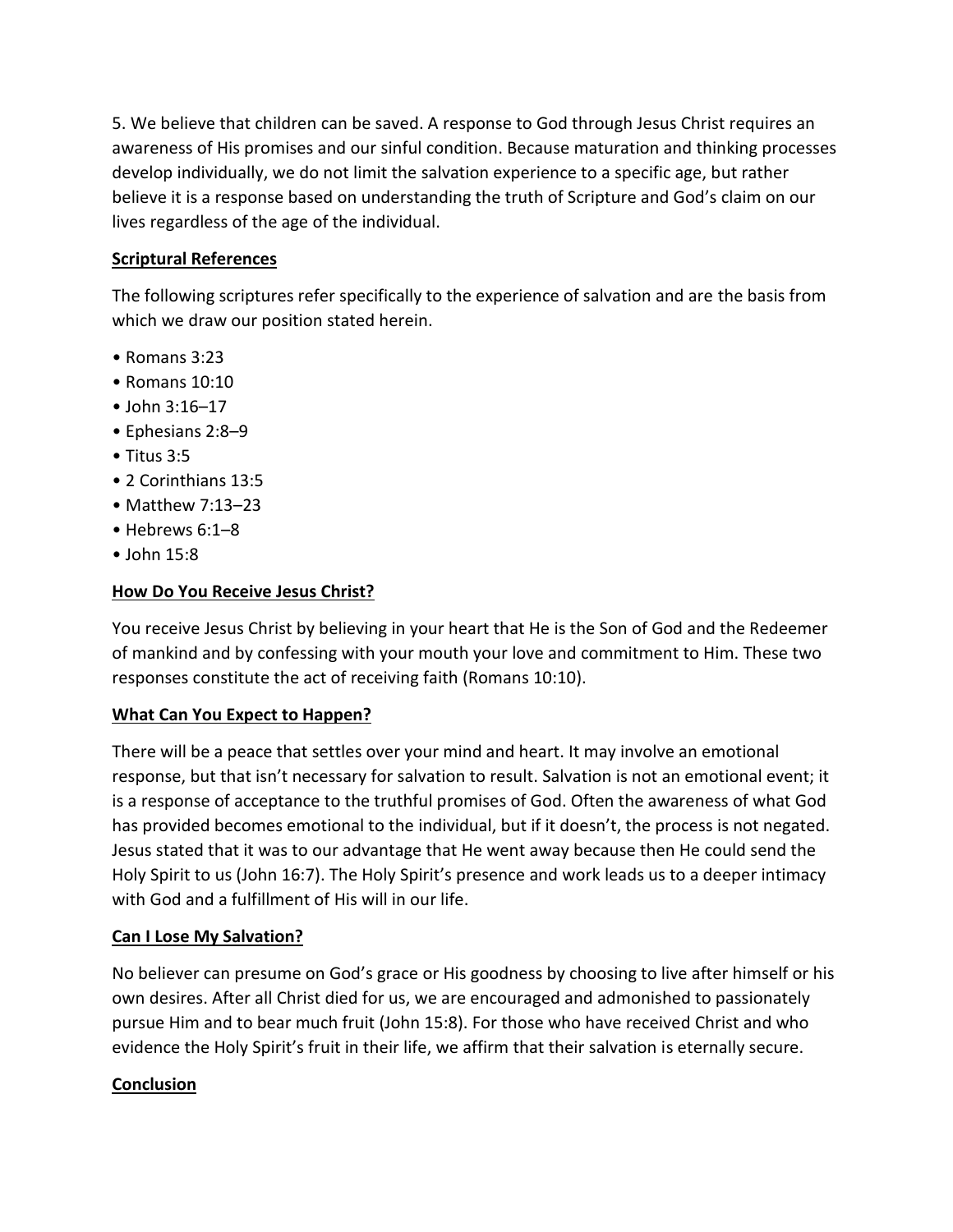All men are born with a sin nature and need the redemption available through Jesus Christ. By responding to God from their heart with words similar to those below, one can be saved.

"Oh, God, I acknowledge that I am a sinner and I have fallen short of what You expect. I ask You to forgive me of my sins. I receive Jesus Christ, Your Son, as my Savior and Lord. Thank You, God for saving me from eternity without You. Amen."

Romans 10:10 tells us that by believing in our heart and confessing with our mouth that Jesus is Lord, we are saved. We encourage every believer to give open testimony of their love for God and their faith in Jesus Christ, His Son.

## **Resources**

• The Holy Bible (KJV and NKJV)

• "The Beginning of the Ministry" (a sermon from the Revealing the Mystery series by Robert Morris)

\_\_\_\_\_\_\_\_\_\_\_\_\_\_\_\_\_\_\_\_\_\_\_\_\_\_\_\_\_\_\_\_\_\_\_\_\_\_\_\_\_\_\_\_\_\_\_\_\_\_\_\_\_\_\_\_\_\_\_\_\_\_\_\_\_\_\_\_\_\_

## *Homosexual / By-Sexual Relationships*

## **Introduction**

Hagans Christian Church holds to the teachings of the Holy Bible (KJV and NKJV) as we believe that it teaches that Men lying with Men and Women lying with Women or a lifestyle that practices both (By-Sexual Relationships) are sexually immoral and sinful by God standards and our interpretation of Scripture. It is the position of Hagans Church that we will not support any such type of behavior, relationship or action by any church member's or consistent (consecutive attendance) guests. While fostering an environment of compassion in dealing with people involved in sexually immoral practices, it is our goal at Hagans Church, to restore the person to biblical truth and repentance of such actions through biblical counseling and biblical studies by the Eldership or its designee.

It is only after this approach has been attempted, and the person involved in such activity shows a repeated unwillingness to repent and rather walks in a spirit of pride, that the church will seek to expel the unrepentant person from the fellowship (membership) of the church the disciplinary process of the church. It will only be after the person has repented and turned from their open (known) sinful lifestyle that the Eldership or its designee will seek to restore such a person to the fellowship of the church.

## **Understanding Sexual Sin**

Why are so many strong Christians succumbing to sexual sin? We must remember that we as Christians do not live in a vacuum but in a culture filled with temptations that stir lust. Many people have fallen because they underestimated the power of sexual temptation.

Paul's first letter to the Church at Corinth has the strongest teaching about sexual sin because Corinth, like our culture, was saturated with sexual temptation.

The Bible declares that God is faithful and no matter what temptation we face, He will provide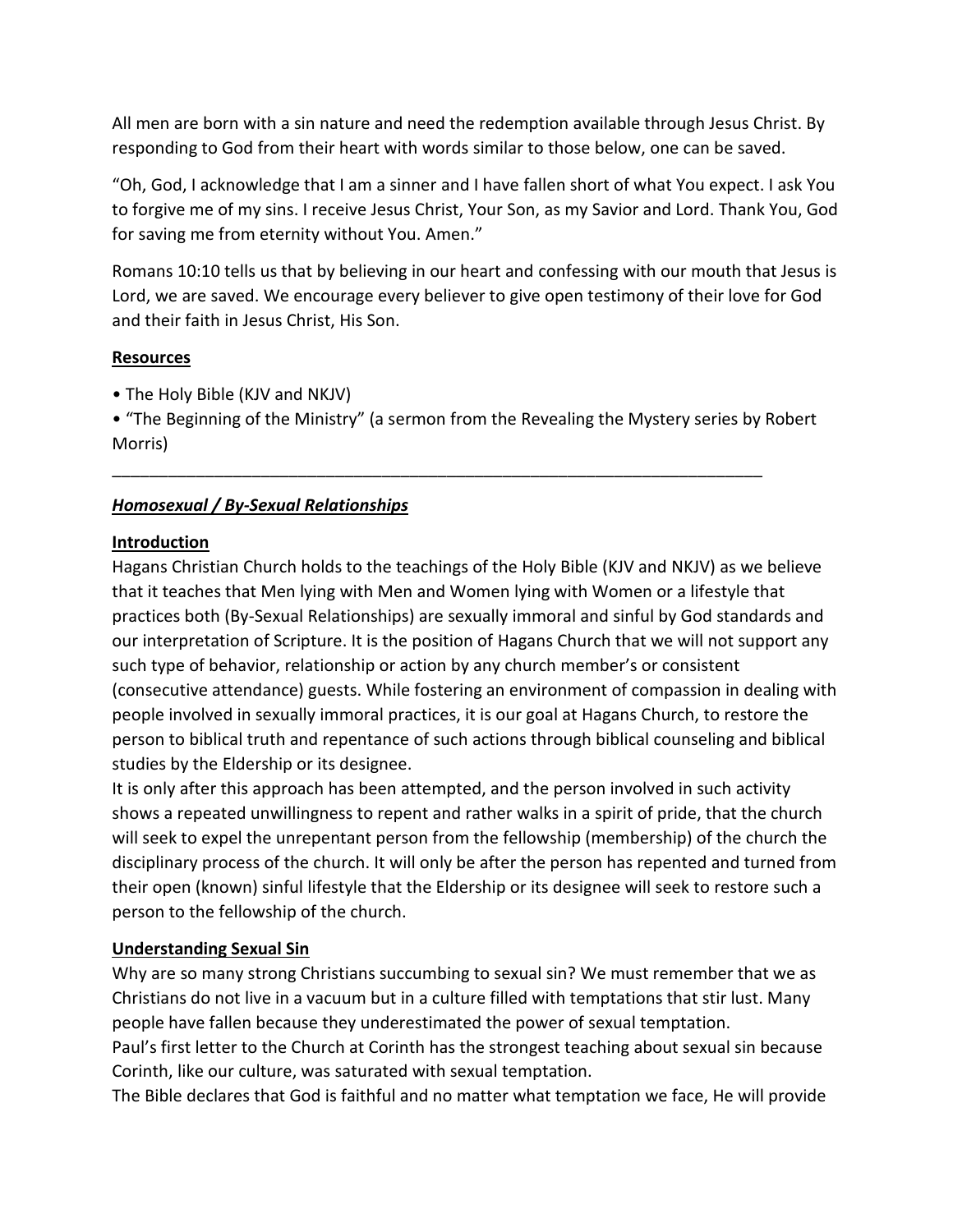"a way out so that you can stand up under it" (1 Cor. 10:13).

God's will for us is to overcome temptation, but it will cost us dearly, especially our pride. The preceding passage (1 Corinthians 10:12) warns us: "So, if you think you are standing firm, be careful that you don't fall!" God is telling us that the first step in overcoming temptation is to beware of the attitude, "It couldn't happen to me." As the wisdom of Proverbs says, pride sets us up for a fall.

# **God's Plan for "Traditional Marriage"**

Hagans Church will always seek out first, to counsel a person involved in sexually immoral practices, as noted above, in love and compassion for the sake of restoring that person to God as it is God's design for humanity for a Man and a Women to join together to be one with each other, also known as "Traditional Marriage". Hagans Church recognizes the following information as a good definition to God intentions of what Traditional Marriage Unions were and are to be ………

## 1. Loving and Life-Giving Union

God created sex for two combined purposes: the happiness of a man and woman uniting in married love, and the happiness of new life being born from that union. Take away either one — for instance with adultery, prostitution, masturbation, premarital sex, or homogenital activity — and sexual activity turns negative and limiting, because those two purposes are built into us. We are made physically for loving and for generating new life. Sexual acts which are anything less than that will separate us from part of our selves and from what God wants for us; they leave out and suppress part of what sex is and part of who we are.

## 2. A Complementary Sexual Design

"To choose someone of the same sex for one's sexual activity is to annul [erase] the rich symbolism and meaning, not to mention the goals, of the Creator's sexual design. Homosexual activity is not a complementary union able to transmit life…" CDF Letter, no.7

God's plan for us is to engage the mystery of male and female, travel the distance between the sexes, and unite. Homosexuality uses sex for something other than what the Creator intended. The nature of our bodies requires no elaborate scientific data to prove the obvious fact that our bodies are not made for same-sex union. The Church is saying our hearts aren't either, and so it's not good for us or for our long term happiness and growth. God created us physically and emotionally for "complementary union" and procreation.

For the reasons noted above, and as Hagans Church Membership interprets the Holy Bible (KJV and NKJV). We will not require, perform, nor support, condone, any of it's Pastor's or Leaders to perform any ceremonies which support Homosexual, By-Sexual relationships by joining them in marriage or allowing them to practice their ungodly relationships in our corporate worship service or small groups weather it is supported by opinion or by State Law.

Does the Bible approve of some homosexual relationships?

The Bible provides God's blueprint for marriage and for His good gift of sex in Genesis 2:24. The gift is only to be enjoyed within a marriage between a man and a woman.

There are no exceptions suggested, such as homosexual partnerships. From Genesis on, the